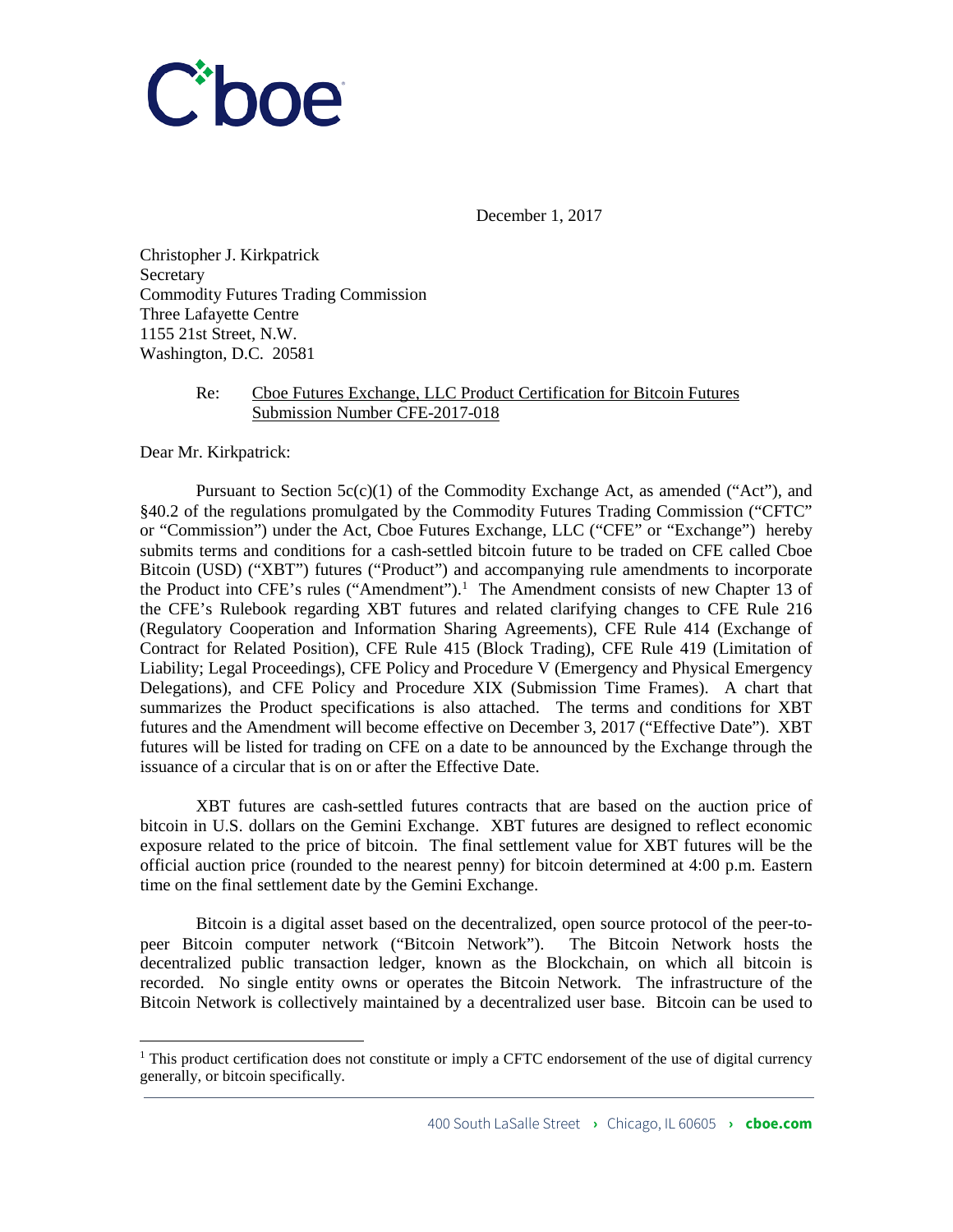pay for goods and services or can be converted into fiat currencies, such as the U.S. dollar, at rates determined on bitcoin exchanges or in individual end-user-to-end-user transactions under a barter system.

The Gemini Exchange is a continuously operated, full-reserve exchange that enables customers to buy and sell digital assets, including bitcoin, for fiat currency or digital assets. The Gemini Exchange currently offers trading in bitcoin in U.S. dollars through a continuous order book with four different order types. As a full reserve exchange, the Gemini Exchange requires all orders to be fully pre-funded with assets on deposit. Dollars must be deposited prior to placing a buy order to fully fund that buy order and bitcoin must be deposited before placing a sell order to fully fund that sell order. All open orders on the Gemini Exchange from a Gemini Exchange market participant reduce that market participant's available balance to submit other orders on the Gemini Exchange until that market participant's pending orders are filled or canceled.

The Gemini Exchange is a facility of Gemini Trust Company, LLC ("Gemini"), which is regulated by the New York State Department of Financial Services ("NYSDFS"). Gemini is authorized under the New York Banking Law and under the Investment Advisers Act of 1940 to act as a custodian of digital assets. Additionally, Gemini is a fiduciary and must meet the capitalization, compliance, anti-money laundering, consumer protection, and cyber security requirements as set forth by the NYSDFS. All activities of Gemini, including all exchange functions, are subject to examination and supervision by the NYSDFS. As part of the supervision of Gemini under the NYSDFS and New York Banking Law, Gemini must (i) undergo semiannual bank exams; (ii) submit quarterly financial updates to NYSDFS; (iii) submit independent thirdparty year-end audited financial statements to NYSDFS; (iv) submit semi-annual Federal Financial Institutions Examination Council ("FFIEC") Call Reports to NYSDFS; and (v) undergo an annual third-party review of its overall security program, as implemented by Gemini's Chief Security Officer, that may take the form of a Service Organization Controls ("SOC") Level 2 audit. In addition, Gemini maintains a Market Data Integrity Policy and accompanying procedures that provide an internal control framework governing the creation and administration of the Gemini Exchange continuous order book and auction prices. All U.S. dollar deposits with Gemini are held at banks insured by the Federal Deposit Insurance Corporation. The majority of digital assets that are custodied by Gemini are stored offline in Gemini's proprietary, state-of-theart cold storage system.

In addition to running a continuous order book for trades in bitcoin in U.S. dollars, the Gemini Exchange conducts two daily two-sided auctions for bitcoin in U.S. dollars (at 4:00 p.m. Eastern Time and 7:00 p.m. Hong Kong time) in order to facilitate and provide an opportunity for both buyers and sellers to trade in an instant of elevated liquidity and price discovery. Gemini Exchange auctions function as follows: Market participants may enter limit orders as auctiononly orders, which means they will not take part in continuous trading, but instead only become eligible to trade at the time of an auction. Market participants may not enter market orders as auction-only orders. As with all Gemini Exchange orders, auction-only orders must be fully prefunded. All open orders, including both auction-only orders and orders in the continuous order book, may participate in an auction and be considered in establishing the final auction price. No cancellations of auction-only orders are allowed after 3:59:00 p.m. Eastern Time. The auction price is determined by finding the price at which the greatest aggregate buy demand and sell demand from all eligible orders can be fulfilled; all continuous trading orders and auction-only orders are considered. The auction price then applies to all fills, allocated based on price-time priority. An auction will be automatically canceled if the final auction price deviates from the value of the Winklevoss Blended Bitcoin Index by more than 5% at the time of the auction.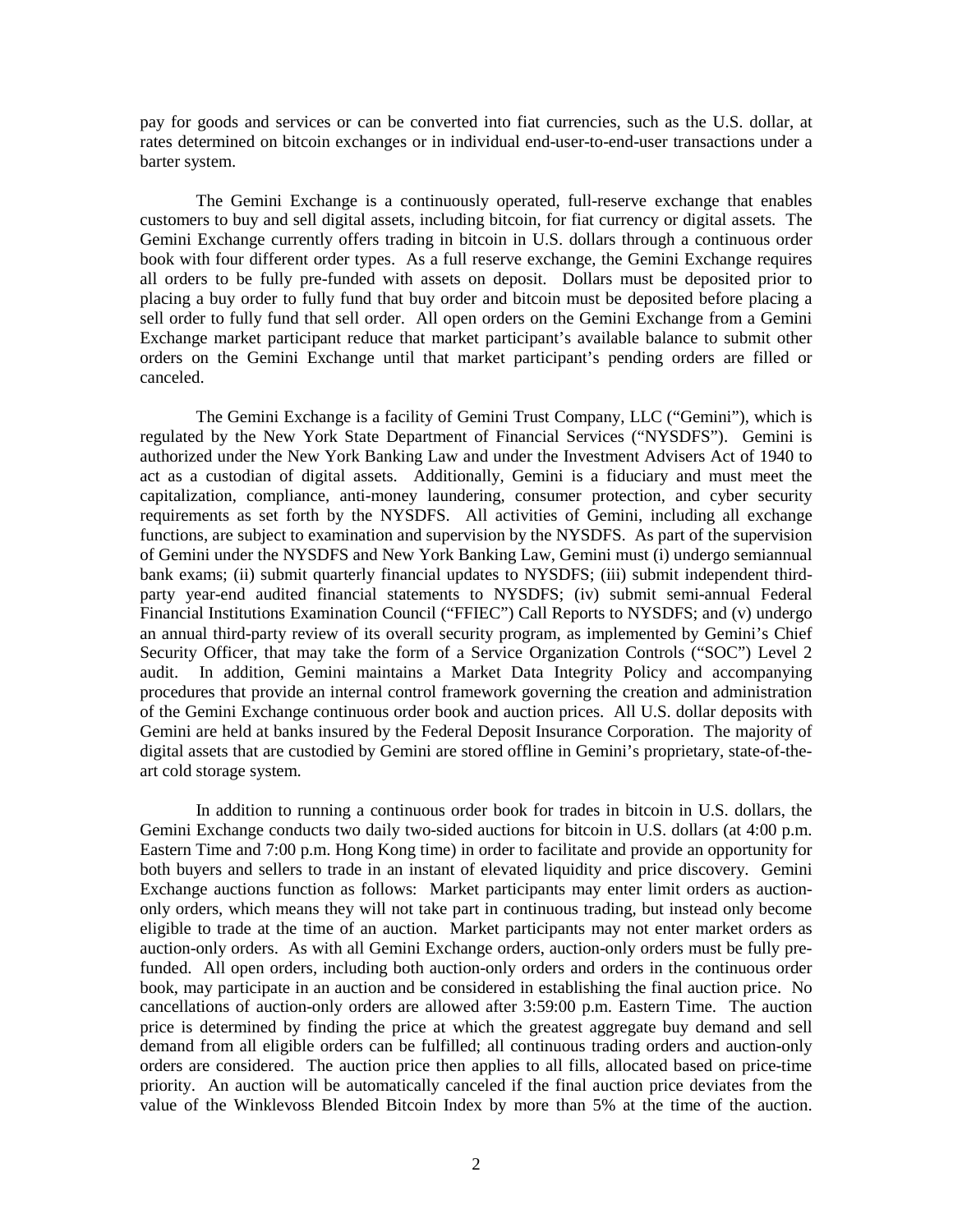Beginning ten minutes before the time that the auction runs, at 3:50 p.m. Eastern Time, the Gemini Exchange begins publishing indicative auction data via both its public market data application programming interface ("API") and website, which contain information about the current state of buy/sell interest in the auction. One minute before the auction runs, at 3:59 p.m. Eastern Time, the Gemini Exchange begins publishing a "final" indicative price every fifteen seconds. In order to calculate indications, the Gemini Exchange simulates the auction process at that point in time. At 4:00 p.m. Eastern Time, the auction runs.

The Winklevoss Blended Bitcoin Index is a ten minute volume weighted average price ("VWAP") of bitcoin transactions in U.S. dollars on the Gemini Exchange and other bitcoin trading venues. These other bitcoin trading venues currently include the Bitstamp, itBit, and GDAX trading venues. These trading venues may change from time to time. The Index does not include in the calculation the bottom 5% and the top 5% of transaction prices by volume in order to eliminate tail prices from the index calculation. The ten minute calculation period for the Index is from 3:50 p.m. to 4:00 p.m. Eastern Time. The Gemini Exchange will publish the Index values during this ten minute period at the same time intervals that the Gemini Exchange publishes indicative auction values. The Gemini Exchange will publish the Index values via the Gemini public market data API and the Winkdex website, and the Index values will also be published via the Cboe Streaming Market Index ("CSMI") service.

In addition to the information sharing agreement that is currently in place with Gemini that is described below, CFE will actively seek to put in place regulatory information sharing agreements with any bitcoin trading venue for which bitcoin transaction prices are utilized in the Index. Prior to and during the time period between 3:50 p.m. and 4:00 p.m. Eastern Time on the final settlement date for XBT futures, CFE will monitor the bitcoin transactions in U.S. dollars on those trading venues using the information that is available to CFE and request additional information from the trading venues as appropriate.

A detailed description of the Gemini Exchange marketplace, including the continuous trading order book and the manner in which auctions are run may be found on the Gemini marketplace page at [https://gemini.com/marketplace.](https://gemini.com/marketplace)

As of August 28, 2017, the total number of market participants that have placed at least one order in the Gemini Exchange continuous order book for bitcoin in U.S. dollars was 16,138. Data from data.bitcoinity.org reflects that as of August 28, 2017 the 20-day moving average of the Gemini Exchange's market share in exchange trading in bitcoin in U.S. dollars was 12.8% and that the 20-day moving average of the Gemini Exchange's trading volume in bitcoin in U.S. dollars was 11,310 bitcoin. As of August 28, 2017, 553 market participants have traded at least once in a Gemini Exchange auction for bitcoin in U.S. dollars. The 20-day moving average of dollar trading value in Gemini Exchange auctions for bitcoin in U.S. dollars as of August 28, 2017 was \$1,739,000. There was also a 98.7% correlation of daily returns on business days from September 21, 2016 through November 21, 2017 between the Gemini Exchange's auction price for bitcoin and the value of the Winklevoss Blended Bitcoin Index. Measured another way, the absolute mean deviation between the Gemini Exchange auction price and the value of the Winklevoss Blended Bitcoin Index immediately prior to the auction was .003211 or 32 basis points. CFE believes that these statistics reflect that the Gemini Exchange is a robust market for the trading of bitcoin in U.S. dollars and that the Gemini Exchange auctions for bitcoin in U.S. dollars and their corresponding auction prices are representative and indicative of the price of bitcoin in the larger bitcoin marketplace.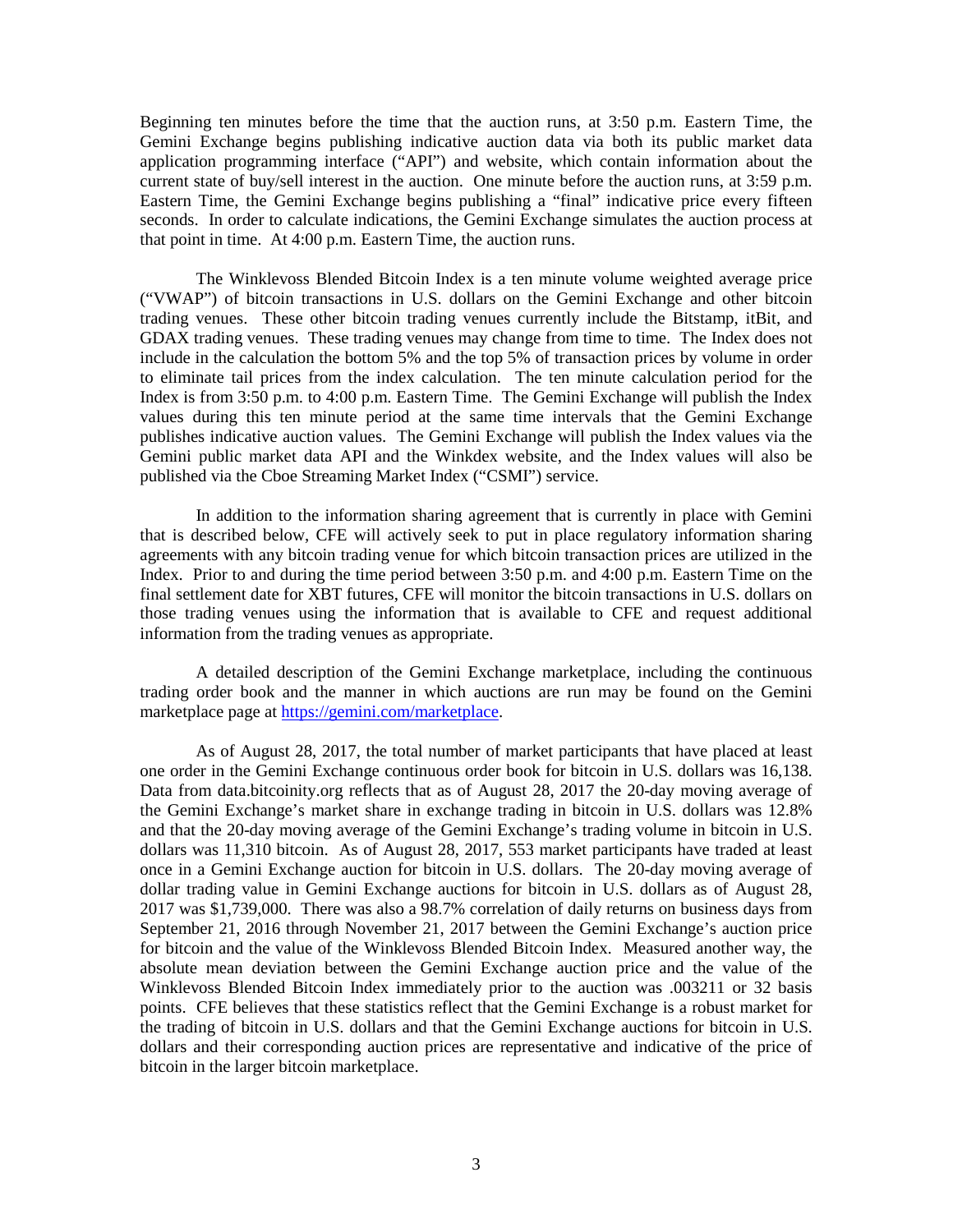CFE believes that XBT futures could be used by a number of different groups for commercial purposes, including by bitcoin miners to hedge production costs, bitcoin merchant processors to hedge inventories, merchants that accept bitcoin to hedge bitcoin inventories, and holders of bitcoin that wish to hedge their bitcoin holdings. Additionally, XBT futures will provide liquidity providers in bitcoin with a means to hedge their exposures from their bitcoin transactions on the Gemini Exchange and other bitcoin exchanges, in the over-the-counter bitcoin market, and on other markets for bitcoin derivatives. Because XBT futures are cash-settled, they will also provide market participants that do not wish to transact in or hold actual bitcoin with a way to gain exposure to bitcoin without the need to take or make delivery of actual bitcoin. Because of Gemini's regulatory status and obligations, CFE believes that traditional financial institutions may be more comfortable transacting in bitcoin on the Gemini Exchange than on less regulated bitcoin exchanges. These institutions provide a vital bridge to capital markets. To the extent that these financial institutions participate in trading in bitcoin on Gemini and in trading XBT futures, CFE believes that this will enhance liquidity and price discovery on Gemini in bitcoin trading and in XBT futures traded on CFE.

The rule chapter setting forth the contract specifications for XBT futures will be Chapter 13 of the CFE Rulebook.

CFE may list up to four near-term expiration weeks ("weekly" contracts), three near-term serial months ("serial" contracts), and three months on the quarterly cycle ("quarterly" contracts) for XBT futures. The final settlement date for "weekly" XBT futures is two business days prior to the Friday of the week denoted by the ticker symbol. The final settlement date for "serial" and "quarterly" XBT futures is two business days prior to the third Friday of the month denoted by the ticker symbol. There will be regular trading hours on CFE in XBT futures from 8:30 a.m. Chicago time to 3:15 p.m. Chicago time, except that on the final settlement date the trading hours for expiring XBT futures will terminate at 2:45 p.m. Chicago time. XBT futures contracts will also have extended trading hours on CFE from 5:00 p.m. Sunday to 8:30 a.m. Chicago time Monday and from 3:30 p.m. Monday through Thursday to 8:30 a.m. Chicago time Tuesday through Friday.

Like with other CFE products, CFE rules for XBT futures will provide that if the settlement value is not available or the normal settlement procedure cannot be utilized due to a trading disruption or other unusual circumstance, the settlement value will be determined in accordance with the Rules and By-Laws of The Options Clearing Corporation ("OCC"). This circumstance could occur, for example, if the Gemini Exchange auction price for bitcoin in U.S. dollars were to deviate by more than 5% from the value of the Winklevoss Blended Bitcoin Index at the time of the auction. In that event, OCC would coordinate with CFE and CFE would coordinate with Gemini regarding the final settlement price.

Under Article XII, Section  $5(c)(2)$  of the OCC By-laws, OCC would fix the final settlement price based on its judgment of what is appropriate for the protection of investors and the public interest, taking into account such factors as fairness to buyers and sellers, the maintenance of a fair and orderly market, consistency of interpretation and practice, and consistency with actions taken in related futures or other markets. Without limiting the generality of the foregoing, OCC may fix the final settlement price using: (i) the reported price or value for the relevant underlying interest at the close of regular trading hours on the last preceding trading day for which such a price or value was reported; (ii) the reported price or value for the relevant underlying interest at the opening of regular trading hours on the next trading day for which such an opening price or value is reported; or (iii) a price or value for the relevant underlying interest at such other time, or representing a combination of average prices or values at such time or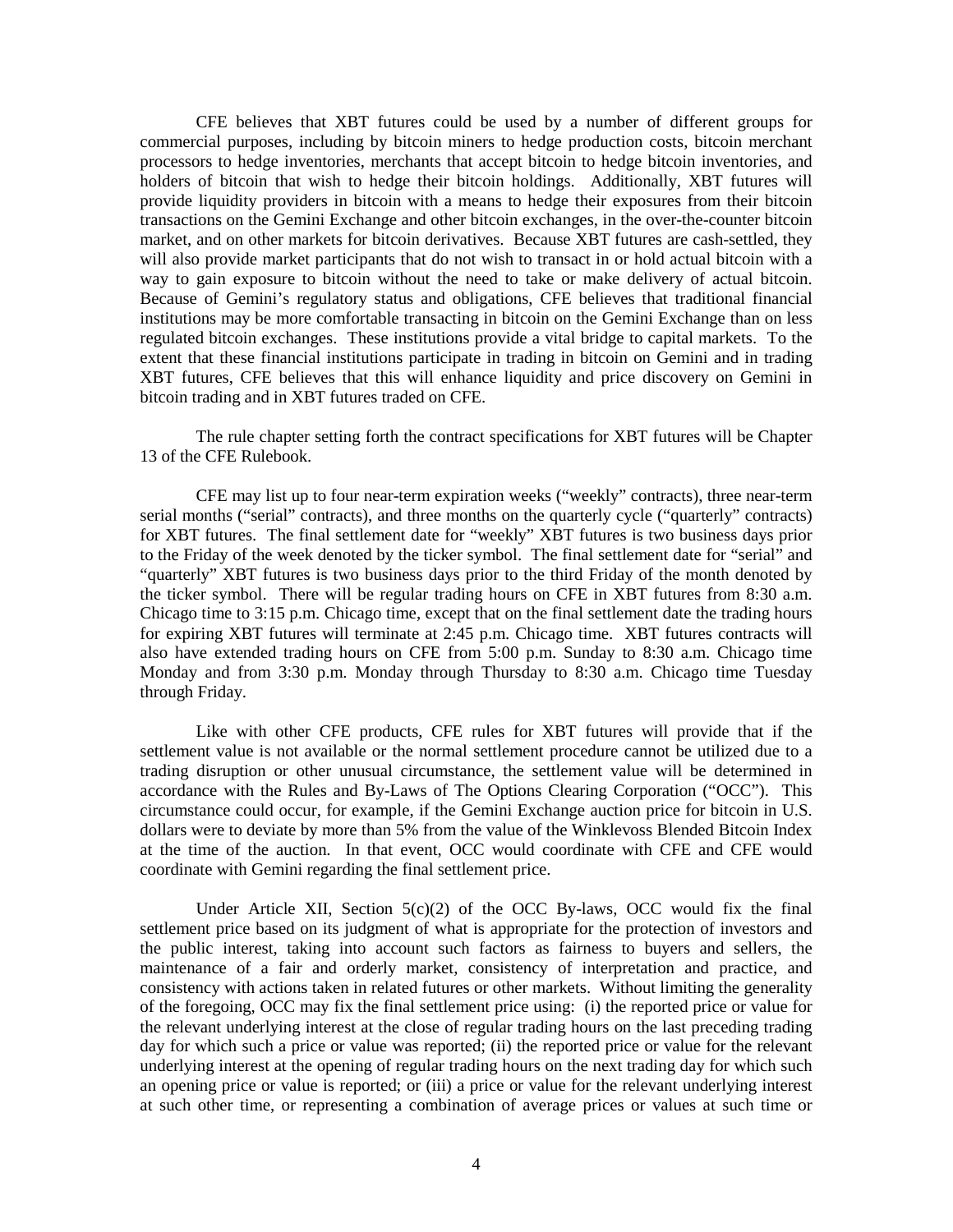times, as OCC deems appropriate. The alternatives that OCC could consider using in this circumstance could include, among others:

- (1) Using the Winklevoss Blended Bitcoin Index value at 4:00 p.m. Eastern time on the final settlement date.
- (2) Using the bitcoin price on the Gemini Exchange continuous order book at 4:00 p.m. Eastern Time on the final settlement date.
- (3) Using a VWAP or time weighted average price ("TWAP") of bitcoin trade prices on the Gemini Exchange on the final settlement date.
- (4) Using the following day Gemini Exchange auction price as the final settlement value.

The underlying protocol of the Bitcoin Network is subject to changes in its operating rules (i.e., "hard fork"). A hard fork means that the Bitcoin Network has been modified in a way that makes it incompatible with the unmodified Bitcoin Network and some population of miners and/or users of the network accept the modifications thereby resulting in two Bitcoin networks that have not been merged together in a timely fashion.

If the Blockchain for bitcoin diverges into different paths, the form of bitcoin on which the XBT futures and their final settlement values will be based is the form of bitcoin in U.S. dollars traded on the Gemini Exchange. Gemini will elect to support the Bitcoin Network that has the greatest cumulative computational difficulty for the forty-eight hour period following a given hard fork. The greatest cumulative computational difficulty is defined as the total threshold number of hash attempts required to mine all existing blocks in the respective Blockchain, accounting for potential differences in relative hash difficulty. If Gemini is unable to make a conclusive determination about which Bitcoin Network has the greatest cumulative computational difficulty after forty-eight hours, or Gemini determines in good faith that this is not a reasonable criterion upon which to make a determination, Gemini will support the Bitcoin Network which Gemini deems in good faith is most likely to be supported by a greater number of users and miners. The Gemini Exchange will consult with CFE in the event of a fork. If the Gemini Exchange were to offer trading in multiple forms of bitcoin in U.S. dollars, CFE would designate the form of bitcoin traded on the Gemini Exchange on which XBT futures and their final settlement values would be based for all then currently listed XBT futures contracts and subsequent XBT futures contract listings.

Gemini has granted a license to Cboe Exchange, Inc. (formerly known as Chicago Board Options Exchange, Incorporated) ("Cboe Options") and its affiliated exchanges, including CFE, which permits CFE to list XBT futures for trading, based on the Gemini Exchange's bitcoin market data, including Gemini Exchange auction values. CFE has undertaken a due diligence review of the legal conditions, including conditions that relate to contractual and intellectual property rights, which may materially affect the trading of the Product.

In addition to the contract specification rules for XBT futures, the Amendment makes related clarifying modifications to CFE Rules 216, 414, 415, and 419 and Policy and Procedures V and XIX of the Policies and Procedures section of the CFE Rulebook.

The Amendment modifies Rule 216 to make clear that CFE may enter into information sharing agreements with trading venues like the Gemini Exchange. In particular, CFE is amending Rule 216 to clarify that CFE may have information sharing agreements with trading venues other than domestic or foreign self-regulatory organizations, associations, boards of trade, and swap execution facilities. CFE is also amending Rule 216 to make clear that CFE may be a direct party to any information sharing agreements under Rule 216 or be a party as a third party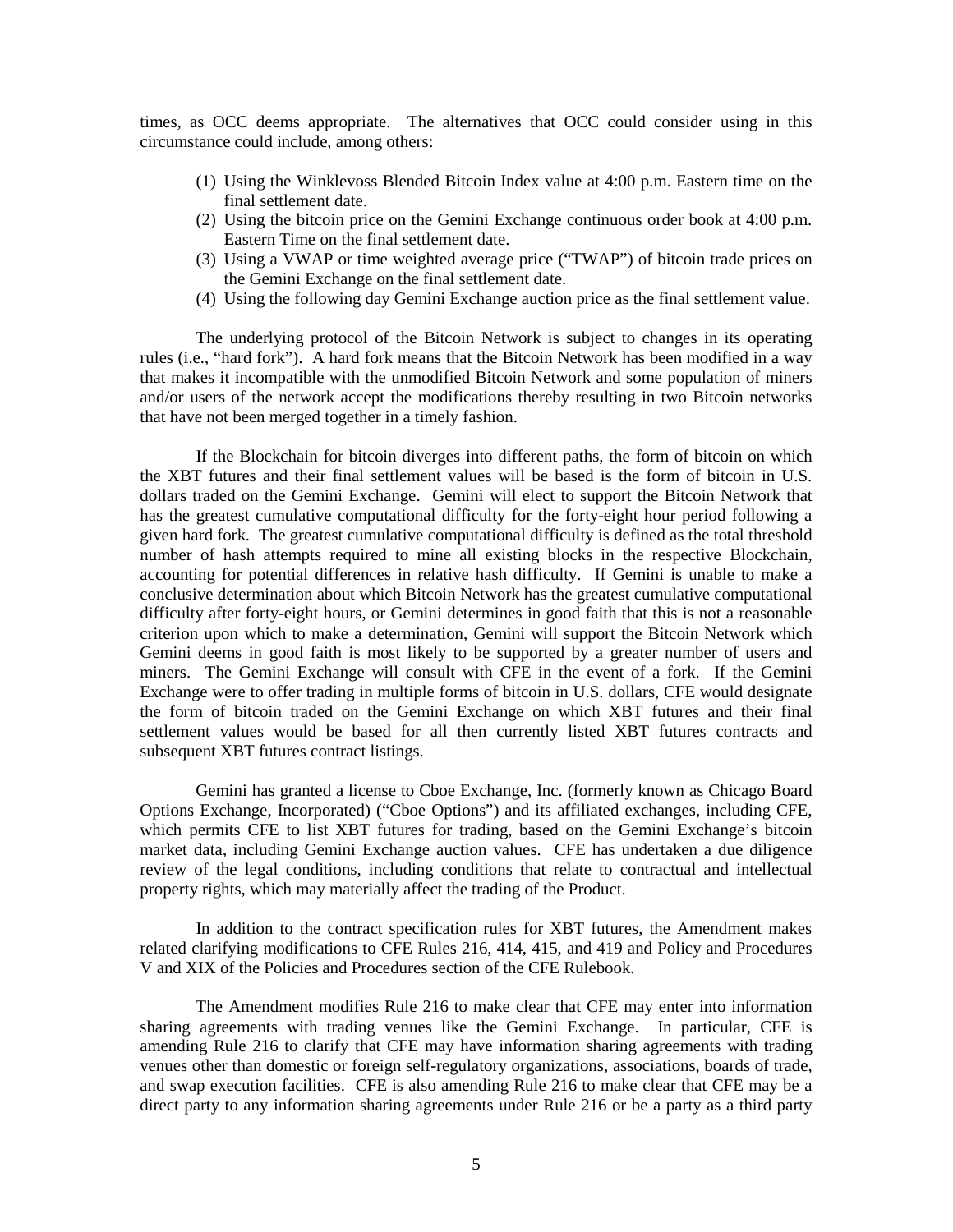beneficiary to information sharing agreements entered into by CFE affiliates. In this regard, Cboe Options has entered into an information sharing agreement with Gemini that provides CFE with the ability to access Gemini Exchange trade data for regulatory purposes, including in connection with the surveillance and regulation of trading in XBT futures on CFE's market. Pursuant to this information sharing agreement, CFE Regulation ("CFER") will receive on a regular basis from Gemini, order and trade detail information from the Gemini Exchange market for bitcoin in U.S. dollars which CFER will utilize to conduct cross market surveillance of the Gemini Exchange bitcoin auction and the CFE XBT futures settlements. This information sharing agreement also permits CFE to share that data with the Commission. One way in which this information sharing will occur is that CFE plans to share Gemini Exchange market data with the Commission.

The contract specifications for XBT futures allow for Exchange of Contract for Related Position ("ECRP") transactions and Block Trades in XBT futures. For any ECRP transaction in which the related position is bitcoin, the related position portion of the transaction must be consummated through the facilities of Gemini. This requirement will enable CFE to verify the related position portion of the transaction through the information sharing between Gemini and CFE. The Amendment also revises Rule 414 and Rule 415 to provide for ECRP transactions and Block Trades involving XBT futures to be reported to CFE electronically and not by e-mail. CFE currently provides for ECRP transactions and Block Trades in other CFE products to be reported by e-mail and also allows ECRP transactions and Block Trades involving Cboe Volatility Index ("VX") futures to be reported to CFE through an electronic trade reporting tool. Authorized Reporters will be required to use this electronic trade reporting tool to report ECRP transactions and Block Trades involving XBT futures. CFE plans to migrate all of its products to an automated ECRP and Block Trade reporting process in 2018 and requiring ECRP transactions and Block Trades involving XBT futures to be reported through an electronic trade reporting tool is consistent with that approach.

The Amendment modifies Rule 419 to make clear that the existing limitation of liability provisions in Rule 419 that are applicable to parties that license index values for use by CFE as an underlying for a contract traded on CFE also apply with respect to other benchmarks, values, and prices licensed for that use. In this case, those provisions will apply to Gemini in the same way that they would apply to any other index licensor since Gemini is granting a license that permits CFE to utilize Gemini Exchange bitcoin market data, including Gemini Exchange auction values, to underlie XBT futures.

Policy and Procedure V sets forth delegations to take emergency actions which are provided for under CFE rules. The Amendment modifies Policy and Procedure V to provide that the senior person in charge of the CFE Help Desk has authority to implement the trading halt provisions provided for under Rule  $1302(i)(ii)$ . Those provisions provide for a 2 minute trading halt in XBT futures if the XBT futures contract that is closest to expiration has a 10% move from its daily settlement price on the prior business day and for a 5 minute trading halt in XBT futures if the XBT futures contract that is closest to expiration has a 20% move from its daily settlement price on the prior business day. Nothing in Rule 1302(i)(ii) limits the ability of CFE to extend the time period of a trading halt pursuant to Rule 1302(i)(ii) or to halt trading in XBT futures pursuant to any other CFE rule or policy. Additionally, under Rule 1302(i)(iv), the Help Desk may, in its absolute and sole discretion, take any action it determines necessary to protect market integrity, such as modifying the price movement parameters in Rule 1302(i)(ii) or determining not to halt trading under Rule 1302(i)(ii).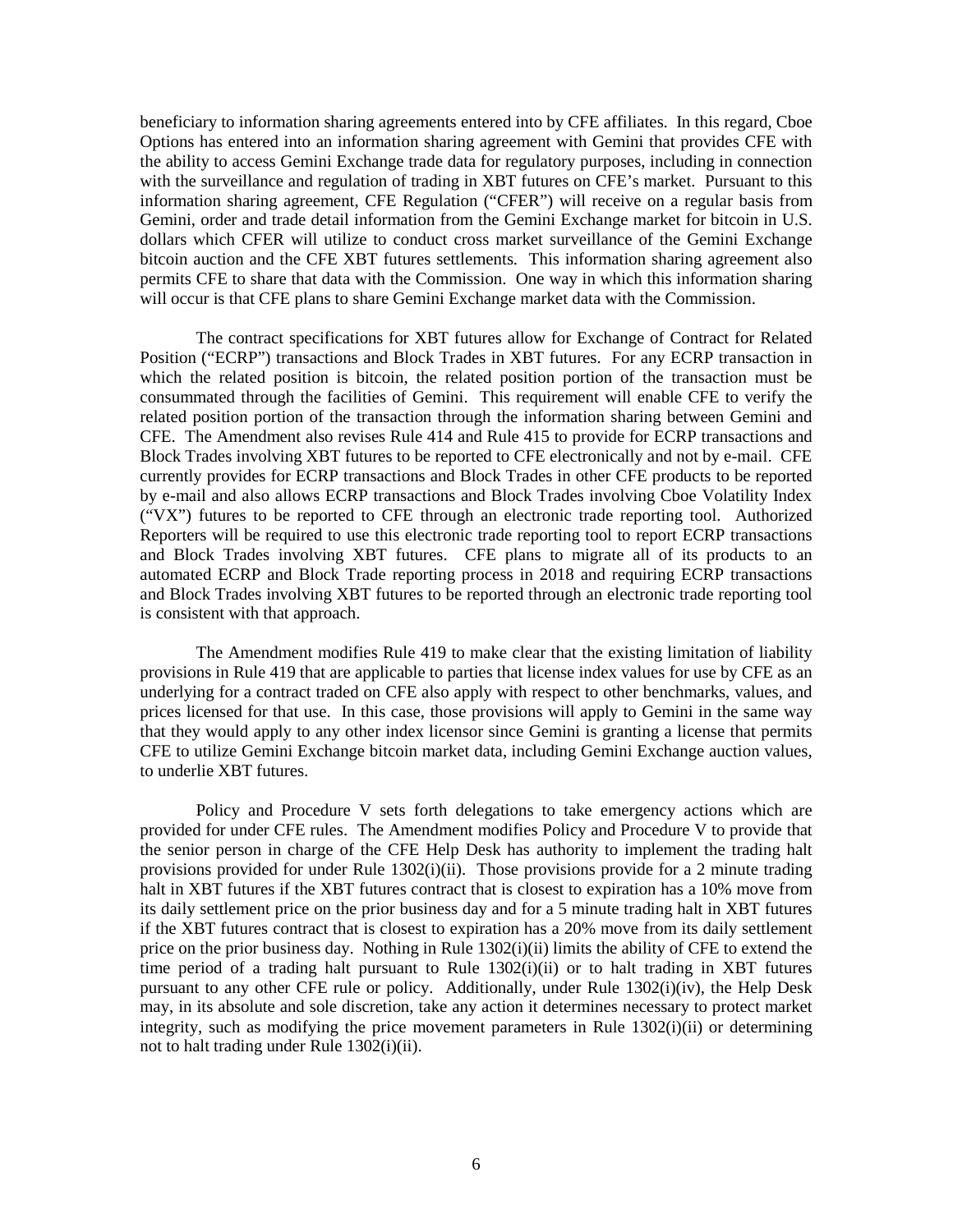Policy and Procedure XIX sets forth submission time frames for quotes, orders, cancels, and order modifications in CFE products. The Amendment modifies Policy and Procedure XIX to provide for these time frames for XBT futures.

CFE believes that the Product and Amendment are consistent with Designated Contract Market ("DCM") Core Principle 3 (Contracts Not Readily Susceptible to Manipulation) under Section 5 of the Act.

CFE represents that, to ensure the usefulness of the Product, CFE, among other things: (1) conducted market research so that the design of XBT futures meets the risk management needs of prospective users and promotes price discovery and (2) consulted with market users and obtained their views and opinions during the contract design process to ensure that XBT futures terms and conditions reflect the underlying bitcoin market and that the Product will perform the intended risk management and/or price discovery functions.

Additionally, CFE believes that the Product and Amendment are consistent with Core Principle 3 given the volume, liquidity, and participation on, and structure of, the Gemini Exchange marketplace and auction process. There are a number of structural safeguards built into the Gemini Exchange auction process that are specifically designed to promote the integrity of the auction price and make it difficult for a market participant to improperly affect the auction price. Among these features of the auction process are that: (i) the Gemini Exchange auction mechanism is similar to the "closing cross" utilized on large stock exchanges, which is a widely accepted mechanism for determining the end-of-day price for an asset; (ii) because bitcoin is fungible, it can be arbitraged across bitcoin exchanges, which promotes price convergence of the Gemini Exchange auction price with the price of bitcoin on other bitcoin exchanges; (iii) the Gemini Exchange auction focuses trading activity to a single moment in time at the time of the auction, which enhances liquidity, market depth, and price discovery at that time; (iv) all orders on the Gemini Exchange, including auction-only orders, must be fully pre-funded;  $(v)$  all auctiononly orders on the Gemini Exchange must be limit orders and may not be market orders; and (v) self-crossing is prohibited on the Gemini Exchange; (vi) no cancellations are allowed in Gemini Exchange auction-only orders after 3:59:00 p.m. Eastern Time; (vii) there is a 5% collar on the auction price compared to the Winklevoss Blended Bitcoin Index value; and (viii) there is realtime monitoring of the Gemini Exchange auction conducted by Gemini Exchange staff. CFE believes the utilization of an auction with a price collar based on a bitcoin index combines the price discovery benefits inherent in an auction with a mechanism to ensure that the auction price is consistent with a measure that takes into consideration the price of bitcoin in the Gemini continuous order book and on other bitcoin markets.

CFE will also have telescoped position limits for XBT futures which will limit the number of contracts that a market participant may own or control in the expiring XBT futures contract to no more than 1,000 contracts net long or net short during the last 5 trading days prior to settlement. The pre-funding requirement for all orders on the Gemini Exchange and the ability to identify the market participants that place orders on the Gemini Exchange (including both generally and with respect to Gemini Exchange auctions) further disincentivizes potentially manipulative behavior. The transparency of the Gemini Exchange auctions and arbitrage opportunities that exist with other cash bitcoin markets also help keep prices in line. Additionally, CFE believes that a liquidity event such as a Gemini Exchange auction in conjunction with the settlement of an XBT futures contract is likely to drive greater participation and liquidity in the Gemini Exchange auction. In addition to these structural aspects, CFER will actively surveil for potential manipulation of XBT futures, including through the utilization of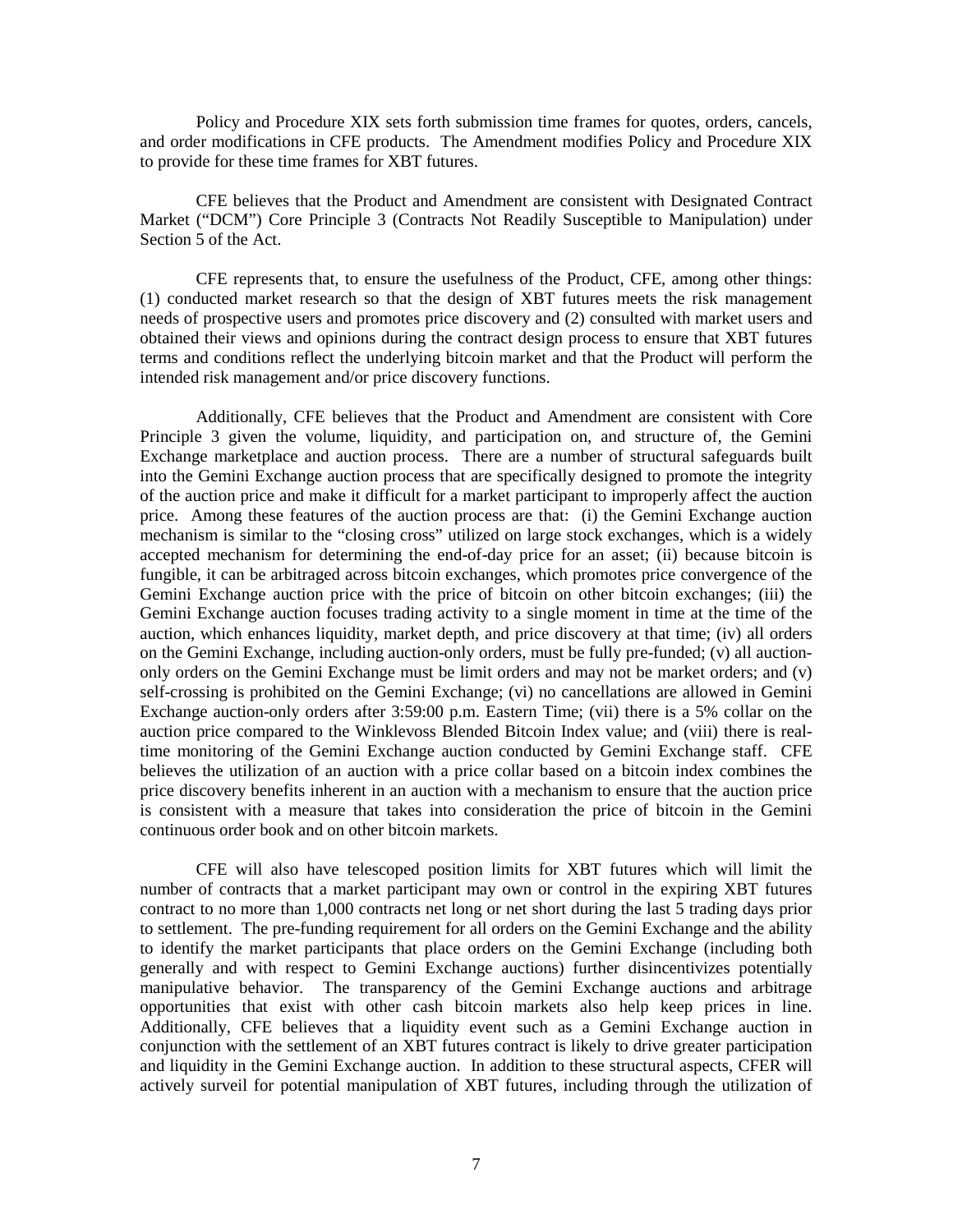both XBT futures trading data and Gemini information with regard to the trading of bitcoin on the Gemini Exchange that CFE will receive through an information sharing agreement with Gemini.

CFE also believes that the Product and Amendment are consistent with Core Principles 2 (Compliance with Rules), 4 (Prevention of Market Disruption), 5 (Position Limitations or Accountability), 7 (Availability of General Information), and 8 (Daily Publication of Trading Information) under Section 5 of the Act. CFE notes in this regard that: (i) the Amendment and information sharing agreement with Gemini will assist CFE in monitoring and enforcing compliance with CFE rules; (ii) the trading halt provisions applicable to XBT futures will contribute toward reducing the potential risk of price distortions and market disruptions; (iii) the Amendment establishes a position limit level for all expiration months combined of 5,000 contracts in conformity with Commission Regulation §150.5(b)(3) (Exchange-set Speculative Position Limits) in addition to the telescoped position limit level for the expiring XBT futures contract referenced above; (iv) the chart that summarizes the product specifications will be posted and maintained on CFE's website; (v) the Amendment clarifies the applicability of the limitation of liability provisions applicable to licensors of benchmarks, values, and prices that underlie CFE products; (vi) the Amendment makes clear the submission time frames for quotes, orders, cancels, and order modifications in XBT futures; and (vii) volume, open interest, settlement prices, and other price information for XBT futures will be made available publicly on a daily basis on CFE's website consistent with Commission Regulation §16.01.

CFE believes that the impact of the Product and Amendment will be beneficial to the public and market participants. CFE sought and received input from market participants regarding the Product and Amendment in a number of ways and took that input into consideration in the design and implementation of the Product and Amendment. CFE is not aware of any substantive opposing views to the Product and Amendment. CFE hereby certifies that the Product and Amendment comply with the Act and the regulations thereunder. CFE further certifies that CFE has posted a notice of pending certification with the Commission and a copy of this submission on CFE's Web site [\(http://cfe.cboe.com/aboutcfe/rules.aspx\)](http://cfe.cboe.com/aboutcfe/rules.aspx) concurrent with the filing of this submission with the Commission.

Questions regarding this submission may be directed to Arthur Reinstein at (312) 786- 7570 or Nicole Gordon at (312) 786-8109. Please reference our submission number CFE-2017- 018 in any related correspondence.

Cboe Futures Exchange, LLC

### /s/ Andrew Lowenthal

By: Andrew Lowenthal Senior Managing Director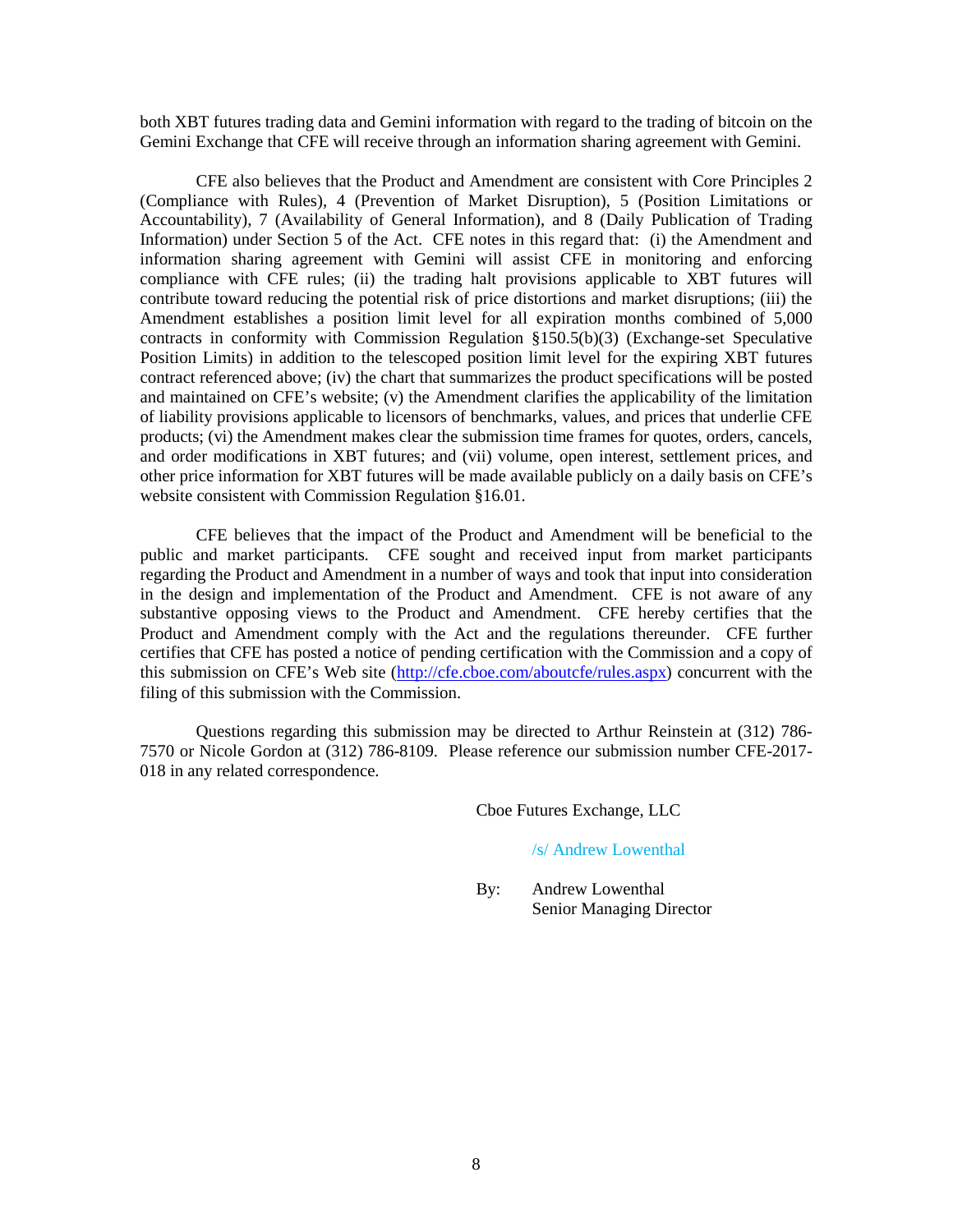## **Summary Product Specifications Chart for Cboe Bitcoin (USD) Futures**

| <b>CONTRACT NAME:</b>           | Cboe Bitcoin (USD) Futures                                    |                                                          |                                                                |  |
|---------------------------------|---------------------------------------------------------------|----------------------------------------------------------|----------------------------------------------------------------|--|
| <b>LISTING DATE:</b>            | , 2017                                                        |                                                          |                                                                |  |
| <b>DESCRIPTION:</b>             | Cboe Bitcoin (USD) futures are cash-settled futures contracts |                                                          |                                                                |  |
|                                 |                                                               |                                                          | that are based on the Gemini Exchange auction ("Gemini         |  |
|                                 |                                                               | Exchange Auction") price for bitcoin in U.S. dollars.    |                                                                |  |
| <b>CONTRACT MULTIPLIER:</b>     |                                                               |                                                          | The contract multiplier for the XBT futures contract is 1      |  |
|                                 | bitcoin.                                                      |                                                          |                                                                |  |
| <b>TICKER SYMBOLS:</b>          | Futures Symbol - XBT                                          |                                                          |                                                                |  |
|                                 |                                                               | Final Settlement Value Symbol - XBTS                     |                                                                |  |
| <b>CONTRACT EXPIRATIONS:</b>    |                                                               |                                                          | The Exchange may list for trading up to four near-term         |  |
|                                 |                                                               |                                                          | expiration weeks ("weekly" contracts), three near-term serial  |  |
|                                 |                                                               |                                                          | months ("serial" contracts), and three months on the March     |  |
|                                 |                                                               | quarterly cycle ("quarterly" contracts).                 |                                                                |  |
| <b>TRADING HOURS:</b>           | <b>Type of</b>                                                | <b>Monday</b>                                            | <b>Tuesday - Friday</b>                                        |  |
|                                 | <b>Trading</b><br><b>Hours</b>                                |                                                          |                                                                |  |
|                                 | Extended                                                      | 5:00 p.m.                                                | 3:30 p.m. (previous                                            |  |
|                                 |                                                               | (Sunday) to $8:30$                                       | day) to 8:30 a.m.                                              |  |
|                                 |                                                               | a.m.                                                     |                                                                |  |
|                                 | Regular<br>8:30 a.m. to 3:15<br>8:30 a.m. to 3:15             |                                                          |                                                                |  |
|                                 | p.m.<br>p.m.                                                  |                                                          |                                                                |  |
|                                 |                                                               |                                                          |                                                                |  |
|                                 | The trading hours for an expiring XBT futures contract end at |                                                          |                                                                |  |
|                                 |                                                               | 2:45 p.m. on its final settlement date.                  |                                                                |  |
|                                 |                                                               |                                                          |                                                                |  |
|                                 |                                                               |                                                          | The end of day submission cut-off time for all Orders, quotes, |  |
|                                 |                                                               |                                                          | cancellations and Order modifications for XBT futures (other   |  |
|                                 |                                                               |                                                          | than for the expiring XBT future on its Final Settlement Date) |  |
|                                 |                                                               |                                                          | is 3:14:59 p.m. Any Orders, quotes, cancellations or Order     |  |
|                                 |                                                               |                                                          | modifications submitted after the end of day submission cut-   |  |
|                                 |                                                               | off time will be automatically rejected by the Exchange. |                                                                |  |
|                                 | Market Orders for XBT futures contracts will not be accepted. |                                                          |                                                                |  |
|                                 | Any Market Orders for XBT futures contracts received by the   |                                                          |                                                                |  |
|                                 | Exchange will be automatically rejected. Stop Limit Orders    |                                                          |                                                                |  |
|                                 | are permitted during regular and extended trading hours for   |                                                          |                                                                |  |
|                                 | the XBT futures contract.                                     |                                                          |                                                                |  |
|                                 |                                                               |                                                          |                                                                |  |
|                                 | All times referenced are Chicago time.                        |                                                          |                                                                |  |
| <b>TRADING PLATFORM:</b>        | Cboe Command                                                  |                                                          |                                                                |  |
| <b>MINIMUM PRICE INTERVALS:</b> | 10.00 points USD/XBT (equal to \$10.00 per contract).         |                                                          |                                                                |  |
|                                 |                                                               |                                                          |                                                                |  |
|                                 | The individual legs and net prices of spreads in XBT futures  |                                                          |                                                                |  |
|                                 | may be in increments of 0.01 points USD/XBT (equal to \$0.01  |                                                          |                                                                |  |
|                                 | per contract).                                                |                                                          |                                                                |  |
| PRICING CONVENTIONS:            | Prices are stated in decimal format.                          |                                                          |                                                                |  |
| <b>TRADE AT SETTLEMENT</b>      | Trade at Settlement ("TAS") transactions are not permitted in |                                                          |                                                                |  |
| <b>TRANSACTIONS:</b>            | XBT futures.                                                  |                                                          |                                                                |  |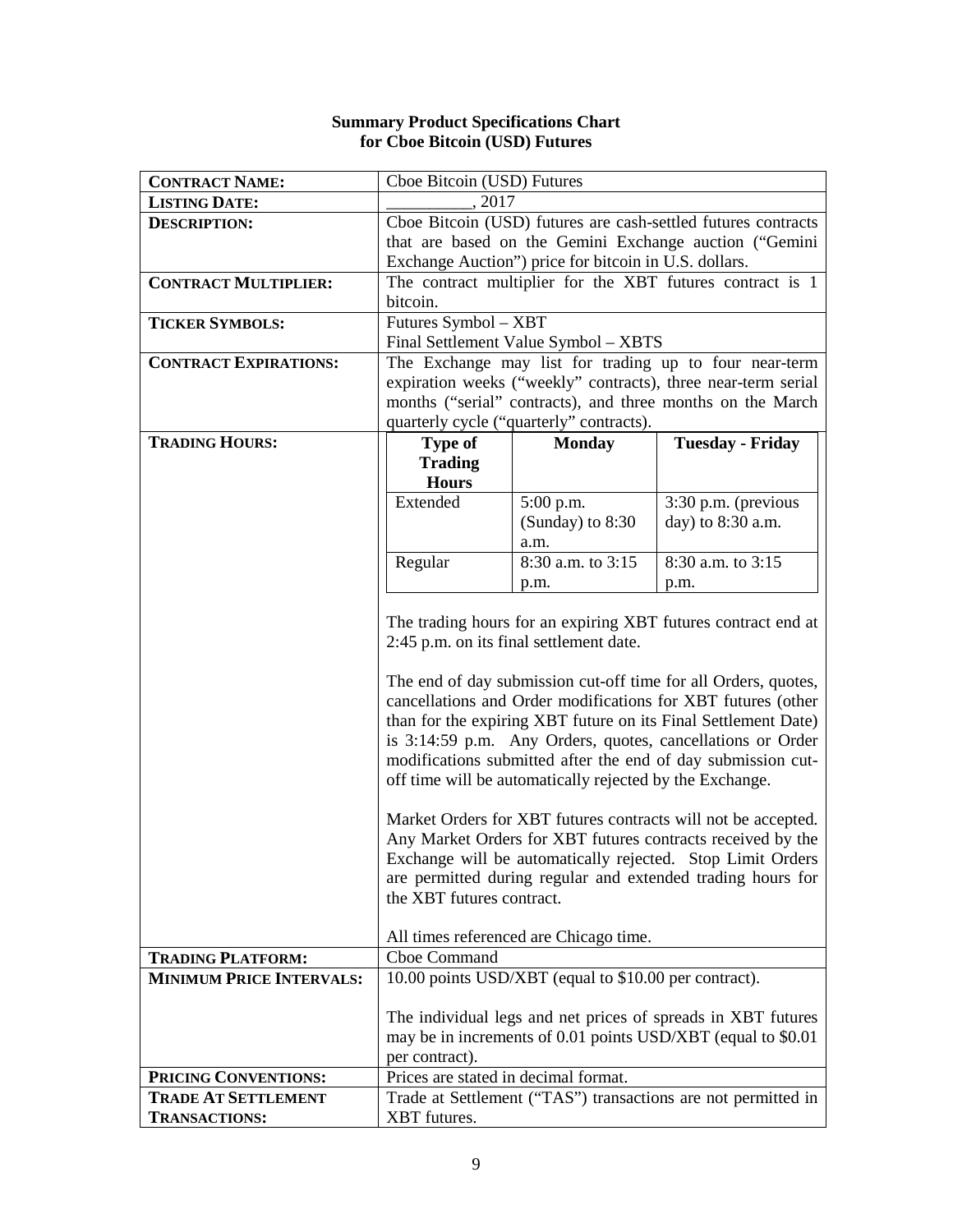| <b>CROSSING:</b>               | The eligible size for an original Order that may be entered for   |
|--------------------------------|-------------------------------------------------------------------|
|                                | a cross trade with one or more other original Orders pursuant     |
|                                | to Rule 407 is one Contract. The Trading Privilege Holder or      |
|                                | Authorized Trader, as applicable, must expose to the market       |
|                                | for at least five seconds under Rule $407(a)$ at least one of the |
|                                | original Orders that it intends to cross.                         |
| <b>PRE-EXECUTION</b>           | The Order Exposure Period under Policy and Procedure IV           |
| <b>DISCUSSIONS</b>             | before an Order may be entered to take the other side of          |
|                                | another Order with respect to which there has been pre-           |
|                                | execution discussions is five seconds after the first Order was   |
|                                | entered into the CBOE System.                                     |
| <b>EXCHANGE OF CONTRACT</b>    | of Contract for Related Position<br>Exchange<br>(ECRP)            |
| <b>FOR RELATED POSITION</b>    | transactions may be entered into with respect to XBT futures      |
| <b>TRANSACTIONS:</b>           | Any ECRP transaction must satisfy the<br>contracts.               |
|                                | requirements of CFE Rule 414.                                     |
|                                |                                                                   |
|                                | For any ECRP transaction in which the related position is         |
|                                | bitcoin, the related position portion of the transaction must be  |
|                                | consummated through the facilities of Gemini.                     |
|                                |                                                                   |
|                                | The minimum price increment for an ECRP transaction               |
|                                | involving the XBT futures contract is 0.005 points USD/XBT.       |
| <b>BLOCK TRADES:</b>           | The minimum Block Trade quantity for the XBT futures              |
|                                | contract is 50 contracts if there is only one leg involved in the |
|                                | trade. If the Block Trade is executed as a transaction with legs  |
|                                | in multiple contract expirations, each leg must meet the          |
|                                | minimum Block Trade quantity for the XBT futures contract.        |
|                                | Any Block Trade must satisfy the requirements of CFE Rule         |
|                                | 415.                                                              |
|                                |                                                                   |
|                                | The minimum price increment for a Block Trade in the XBT          |
|                                | futures contract is 0.005 points USD/XBT.                         |
| <b>NO-BUST RANGE:</b>          | The CFE error trade policy may only be invoked for a trade        |
|                                | price that is greater than 5% on either side of the market price  |
|                                | of the applicable XBT futures contract. In accordance with        |
|                                | Policy and Procedure III, the Help Desk will determine what       |
|                                | the true market price for the relevant Contract was               |
|                                | immediately before the potential error trade occurred. In         |
|                                | making that determination, the Help Desk may consider all         |
|                                | relevant factors, including the last trade price for such         |
|                                | Contract, a better bid or offer price, a more recent price in a   |
|                                | different contract expiration and the prices of related contracts |
|                                | trading on the Exchange or other markets.                         |
| <b>TERMINATION OF TRADING:</b> | Trading hours for expiring XBT futures contracts end at 2:45      |
|                                | p.m. Chicago time on the Final Settlement Date.                   |
|                                |                                                                   |
|                                | The expiring XBT future will be put in a closed state at          |
|                                | 2:44:59 p.m. Chicago time on its Final Settlement Date. As a      |
|                                | result, no Orders, quotes, or Order modifications in the          |
|                                | expiring XBT future will be accepted by the CBOE System at        |
|                                | or after 2:44:59 p.m. Chicago time on its Final Settlement        |
|                                |                                                                   |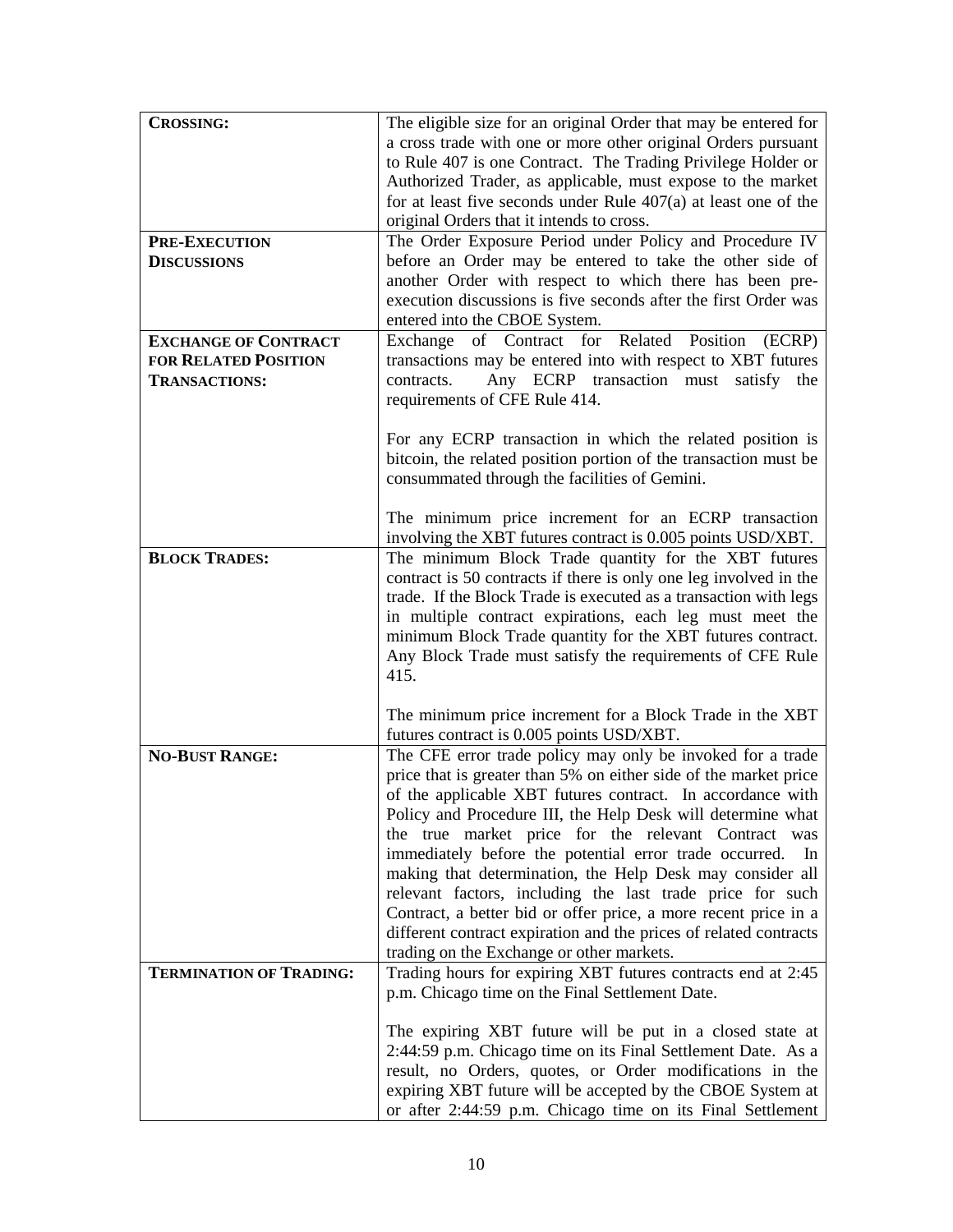|                                | Date. The CBOE System will complete the processing of any<br>trades in the expiring XBT future on its Final Settlement Date |
|--------------------------------|-----------------------------------------------------------------------------------------------------------------------------|
|                                | that are matched by the CBOE System and that the CBOE                                                                       |
|                                | System begins to process prior to 2:44:59 p.m. Chicago time.                                                                |
|                                | The CBOE System will not process any trades in the expiring<br>XBT future on its Final Settlement Date that the CBOE        |
|                                | System does not match and begin to process prior to 2:44:59                                                                 |
|                                | p.m. Chicago time.                                                                                                          |
| <b>FINAL SETTLEMENT DATE:</b>  | The Final Settlement Date for "weekly" XBT futures is two                                                                   |
|                                | business days prior to the Friday of the week denoted by the<br>ticker symbol. The Final Settlement Date for "serial" and   |
|                                | "quarterly" XBT futures is two business days prior to the third                                                             |
|                                | Friday of the month denoted by the ticker symbol. These                                                                     |
|                                | Final Settlement Dates apply regardless of whether one of the                                                               |
|                                | above-referenced Fridays is a CFE holiday.                                                                                  |
|                                | If the Final Settlement Date is a CFE holiday, the Final                                                                    |
|                                | Settlement Date shall be the business day immediately                                                                       |
|                                | preceding the holiday.                                                                                                      |
| <b>FINAL SETTLEMENT VALUE:</b> | The Final Settlement Value of an expiring XBT futures<br>contract shall be the official auction price for bitcoin in U.S.   |
|                                | dollars determined at 4:00 p.m. Eastern Time on the Final                                                                   |
|                                | Settlement Date by the Gemini Exchange Auction. If the                                                                      |
|                                | Gemini Exchange Auction price is not within Gemini's                                                                        |
|                                | parameters for a Gemini Exchange Auction price, the Final<br>Settlement Value is otherwise not available, or the normal     |
|                                | settlement procedure cannot be utilized due to a trading                                                                    |
|                                | disruption or other unusual circumstance, the process detailed                                                              |
|                                | in the Contingencies section below will be utilized.                                                                        |
|                                | The Final Settlement Value will be rounded to the nearest                                                                   |
|                                | \$0.01.                                                                                                                     |
| DELIVERY:                      | Settlement of XBT futures contracts will result in the delivery                                                             |
|                                | of a cash settlement amount on the business day immediately<br>following the Final Settlement Date. The cash settlement     |
|                                | amount on the Final Settlement Date shall be the final mark to                                                              |
|                                | market amount against the Final Settlement Value of the XBT                                                                 |
|                                | futures contract.                                                                                                           |
| <b>POSITION LIMITS:</b>        | (i) may not own or control more than $5,000$<br>A person:<br>contracts net long or net short in all XBT futures contract    |
|                                | expirations combined and (ii) may not own or control more                                                                   |
|                                | than 1,000 contracts net long or net short in the expiring XBT                                                              |
|                                | futures contract, commencing at the start of trading hours 5                                                                |
|                                | business days prior to the Final Settlement Date of the<br>expiring XBT futures contract.                                   |
|                                |                                                                                                                             |
|                                | The foregoing position limits shall not apply to positions that                                                             |
|                                | are subject to a position limit exemption meeting the                                                                       |
| <b>REPORTABLE POSITION</b>     | requirements of Commission Regulations and CFE Rules.<br>5 contracts.                                                       |
| LEVEL:                         |                                                                                                                             |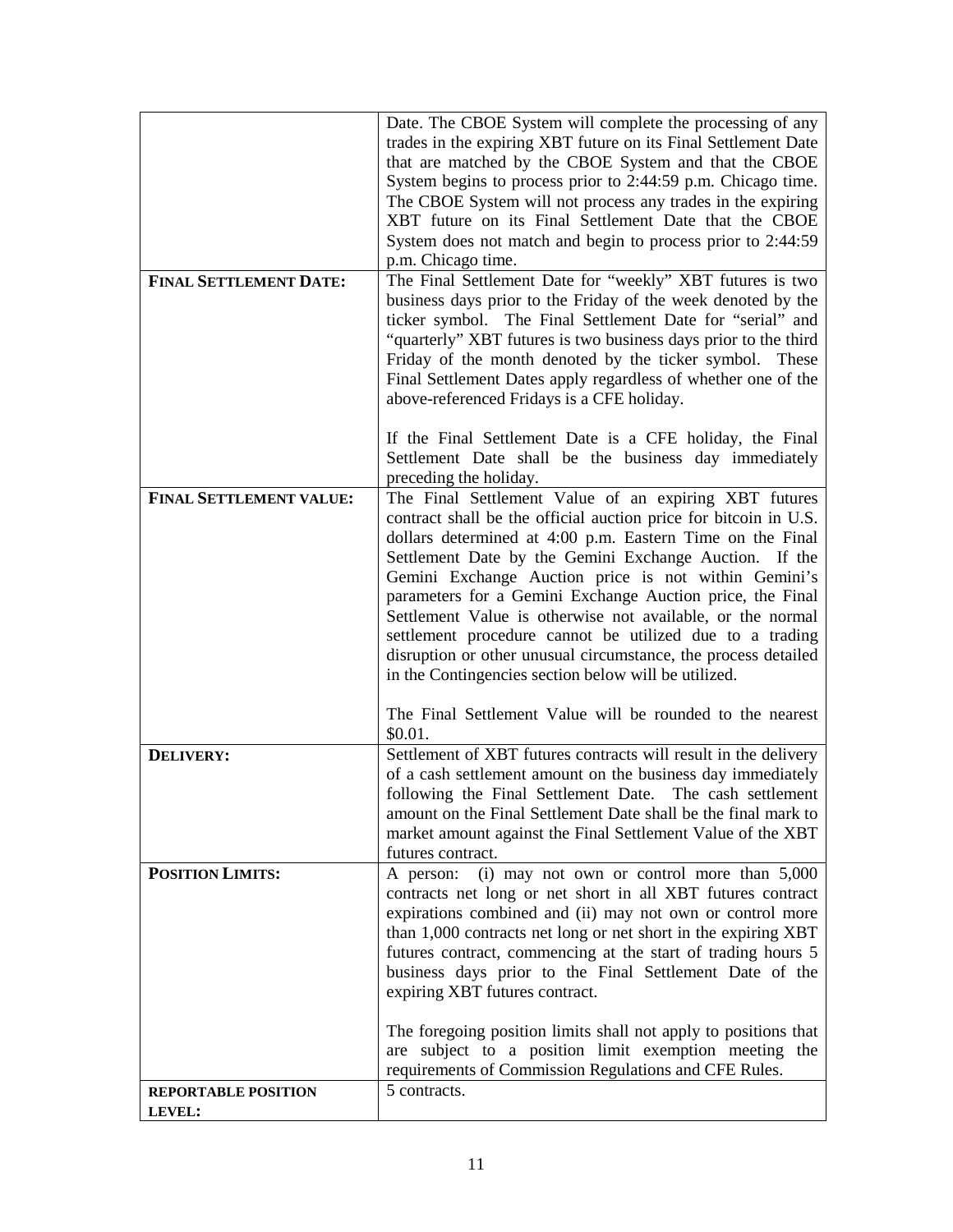| <b>CONTINGENCIES:</b> | If the Final Settlement Value is not available or the normal<br>settlement procedures cannot be utilized due to a trading<br>disruption or other unusual circumstance, the Final Settlement<br>Value will be determined in accordance with the By-Laws and<br>Rules of The Options Clearing Corporation ("OCC").                                                                                                                                                                                                                                                                                                                                                                                                                                                                                                                                                                                                                                                                                                                                                                                                                                                                                                                                                                                                                                                                                                           |
|-----------------------|----------------------------------------------------------------------------------------------------------------------------------------------------------------------------------------------------------------------------------------------------------------------------------------------------------------------------------------------------------------------------------------------------------------------------------------------------------------------------------------------------------------------------------------------------------------------------------------------------------------------------------------------------------------------------------------------------------------------------------------------------------------------------------------------------------------------------------------------------------------------------------------------------------------------------------------------------------------------------------------------------------------------------------------------------------------------------------------------------------------------------------------------------------------------------------------------------------------------------------------------------------------------------------------------------------------------------------------------------------------------------------------------------------------------------|
|                       | In that event, OCC would coordinate with CFE and CFE<br>would coordinate with Gemini regarding the final settlement<br>price. Under Article XII, Section $5(c)(2)$ of the OCC By-laws,<br>OCC would fix the final settlement price based on its<br>judgment of what is appropriate for the protection of investors<br>and the public interest, taking into account such factors as<br>fairness to buyers and sellers, the maintenance of a fair and<br>orderly market, consistency of interpretation and practice, and<br>consistency with actions taken in related futures or other<br>markets. Without limiting the generality of the foregoing,<br>OCC may fix the final settlement price using: (i) the reported<br>price or value for the relevant underlying interest at the close<br>of regular trading hours on the last preceding trading day for<br>which such a price or value was reported; (ii) the reported<br>price or value for the relevant underlying interest at the<br>opening of regular trading hours on the next trading day for<br>which such an opening price or value is reported; or (iii) a<br>price or value for the relevant underlying interest at such other<br>time, or representing a combination of average prices or<br>values at such time or times, as OCC deems appropriate. The<br>alternatives that OCC could consider using in this<br>circumstance could include, among others: |
|                       | (1) Using the Winklevoss Blended Bitcoin Index<br>value at 4:00 p.m. Eastern time on the final<br>settlement date.<br>(2) Using the bitcoin price on the Gemini Exchange<br>continuous order book at 4:00 p.m. Eastern time<br>on the Final Settlement Date.<br>(3) Using a volume weighted average price<br>("VWAP") or time weighted average price<br>("TWAP") of bitcoin trade prices on the Gemini<br>Exchange on the Final Settlement Date.<br>(4) Using the following day Gemini Exchange<br>Auction price as the Final Settlement Value.                                                                                                                                                                                                                                                                                                                                                                                                                                                                                                                                                                                                                                                                                                                                                                                                                                                                            |
|                       | The form of bitcoin on which the XBT futures and their Final<br>Settlement Values will be based is the form of bitcoin in U.S.<br>dollars traded on the Gemini Exchange. If the Gemini<br>Exchange were to offer trading in multiple forms of bitcoin in<br>U.S. dollars, CFE would designate the form of bitcoin traded<br>on the Gemini Exchange on which XBT futures and their<br>Final Settlement Values would be based for all then currently<br>listed XBT futures contracts and subsequent XBT futures<br>contract listings.                                                                                                                                                                                                                                                                                                                                                                                                                                                                                                                                                                                                                                                                                                                                                                                                                                                                                        |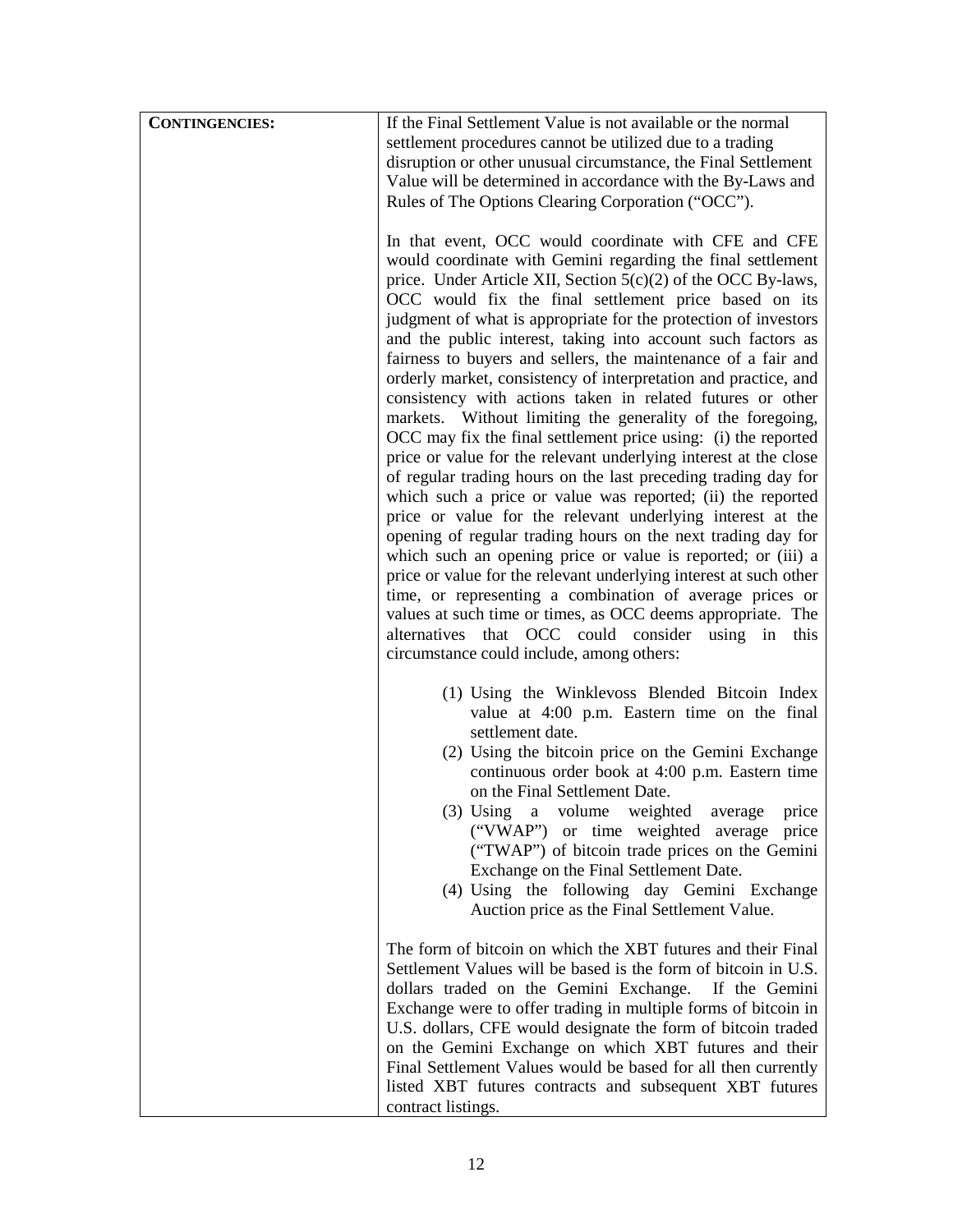#### \* \* \* \* \*

The Amendment, marked to show additions in underlined text and deletions in [bracketed] text, consists of the following:

### **Cboe Futures Exchange, LLC Rules**

\* \* \* \* \*

## **216. Regulatory Cooperation and Information-Sharing Agreements**

The Exchange may from time to time enter into such agreements with domestic or foreign self-regulatory organizations, associations, boards of trade, swap execution facilities, trading venues and their respective regulators providing for the exchange of information and other forms of mutual assistance for financial surveillance, routine audits, market surveillance, investigative, enforcement and other regulatory purposes as the Exchange may consider necessary or appropriate or as the Commission may require. The Exchange may be a direct party to these information sharing agreements or be party to these information sharing agreements as a third party beneficiary to information sharing agreements entered into by Exchange affiliates. The Exchange is authorized to provide information to any such organization, association, board of trade, swap execution facility, trading venue or regulator that is a party to such an information sharing agreement with the Exchange, in accordance with the terms and subject to the conditions set forth in such agreement. Without limiting the generality of the foregoing, the Exchange shall have the capacity to carry out international information-sharing agreements as the Commission may require.

\* \* \* \* \*

### **414. Exchange of Contract for Related Positions**

 $(a) - (n)$  No changes.

(o) Authorized Reporters may electronically report Exchange of Contract for Related Position transactions in VX futures, and must electronically report Exchange of Contract for Related Position transactions in XBT futures, to the CBOE System pursuant to this paragraph (o) in a form and manner prescribed by the Exchange instead of reporting them to the Help Desk.

An Exchange of Contract for Related Position transaction may be electronically reported to the CBOE System only if each Authorized Reporter for the transaction has obtained access to the CBOE System from the Exchange to enable the Authorized Reporter to electronically report Exchange of Contract for Related Position transactions and agrees with the other Authorized Reporter for the Exchange of Contract for Related Position transaction to electronically report the transaction to the CBOE System in lieu of reporting the transaction to the Help Desk. In order to electronically report an Exchange of Contract for Related Position transaction to the CBOE System, each Authorized Reporter for the transaction must complete all of the steps required by the CBOE System and as prescribed by the Exchange in order for an Exchange of Contract for Related Position transaction to be electronically reported to the CBOE System.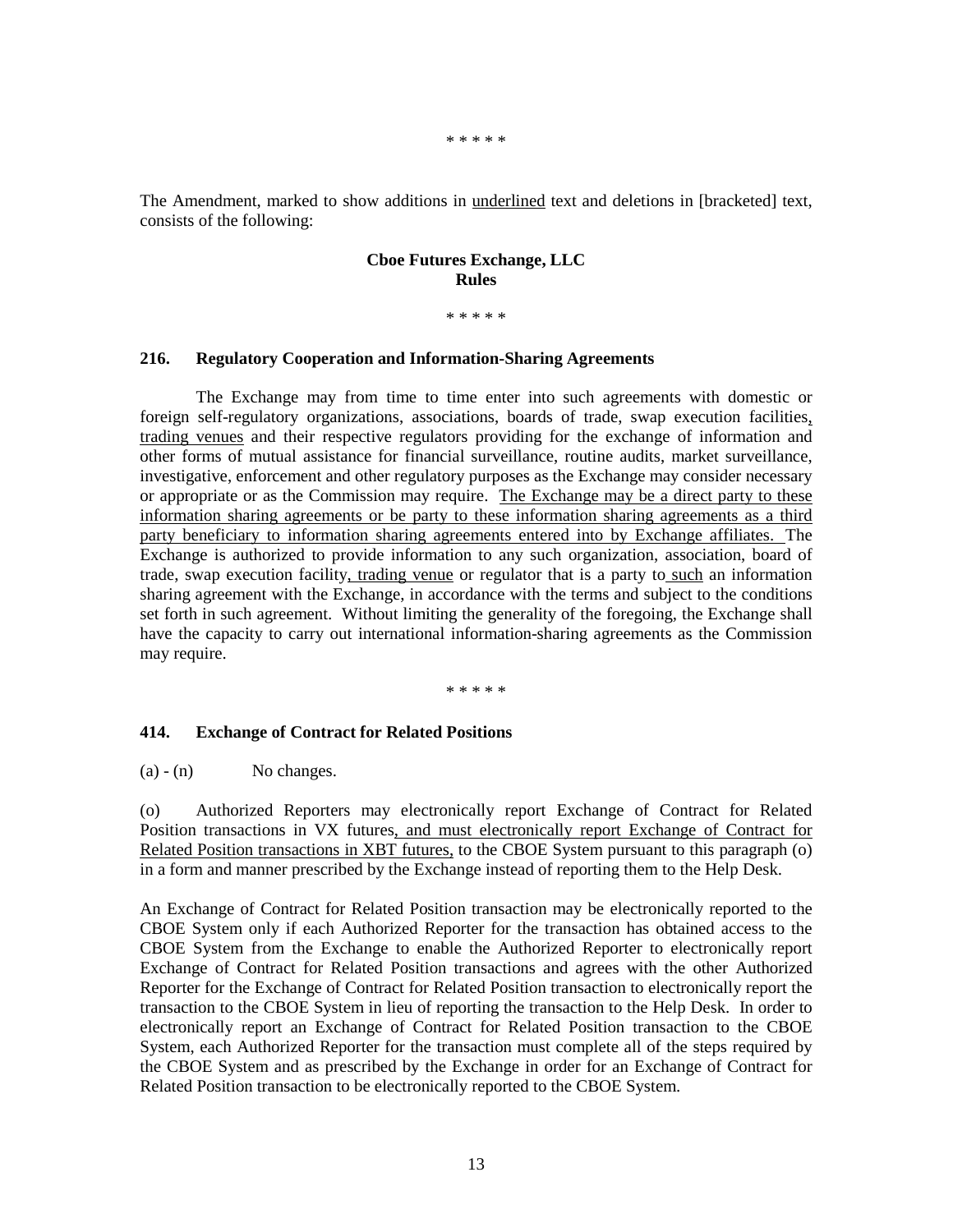The Authorized Reporter that is the initiator of an electronic report of an Exchange of Contract for Related Position transaction to the CBOE System must enter the required information into the CBOE System promptly enough to allow a reasonable amount of time for the other Authorized Reporter to electronically accept that report by no later than thirty minutes after the transaction is agreed upon.

Electronic Exchange of Contract for Related Position reports may be submitted during trading hours and outside of trading hours to the extent permitted in paragraph (d) of this Rule. For Exchange of Contract for Related Position transactions that are electronically reported outside of trading hours, the CBOE System will generally disseminate the Contract leg of the transaction and provide a transaction summary to the Authorized Reporters following the next commencement of trading hours.

The Business Day which Authorized Reporters electronically reporting an Exchange of Contract for Related Position transaction designate for the Contract leg of the transaction to be submitted for clearing must conform to the same parameters in this regard that apply to Exchange of Contract for Related Position transactions that are reported to the Help Desk which are set forth in the first and second columns of the chart in paragraph (i) of this Rule.

Except to the extent modified by this paragraph (o), the provisions of the other paragraphs of this Rule shall continue to be applicable in relation to Exchange of Contract for Related Position transactions that are electronically reported to the CBOE System. For the avoidance of doubt:

(i) the e-mail notification requirement and the third column of the chart in paragraph (i) of this Rule shall not be applicable to electronically submitted Exchange of Contract for Related Position transactions;

(ii) the procedure in paragraph (k) of this Rule for notification to the Help Desk of any inaccuracies in the content of the transaction summary for an Exchange of Contract for Related Position transaction shall be applicable to electronically submitted Exchange of Contract for Related Position transactions and to any mistake or inaccuracy in the electronic submission of an Exchange of Contract for Related Position transaction to the CBOE System; and

(iii) the provisions of paragraph (m) of this Rule shall be applicable to electronically submitted Exchange of Contract for Related Position transactions.

\* \* \* \* \*

# **415. Block Trading**

 $(a) - (q)$  No changes.

(p) Authorized Reporters may electronically report Block Trades in VX futures, and must electronically report Block Trades in XBT futures, to the CBOE System pursuant to this paragraph (p) in a form and manner prescribed by the Exchange instead of reporting them to the Help Desk.

A Block Trade may be electronically reported to the CBOE System only if each Authorized Reporter for the transaction has obtained access to the CBOE System from the Exchange to enable the Authorized Reporter to electronically report Block Trades and agrees with the other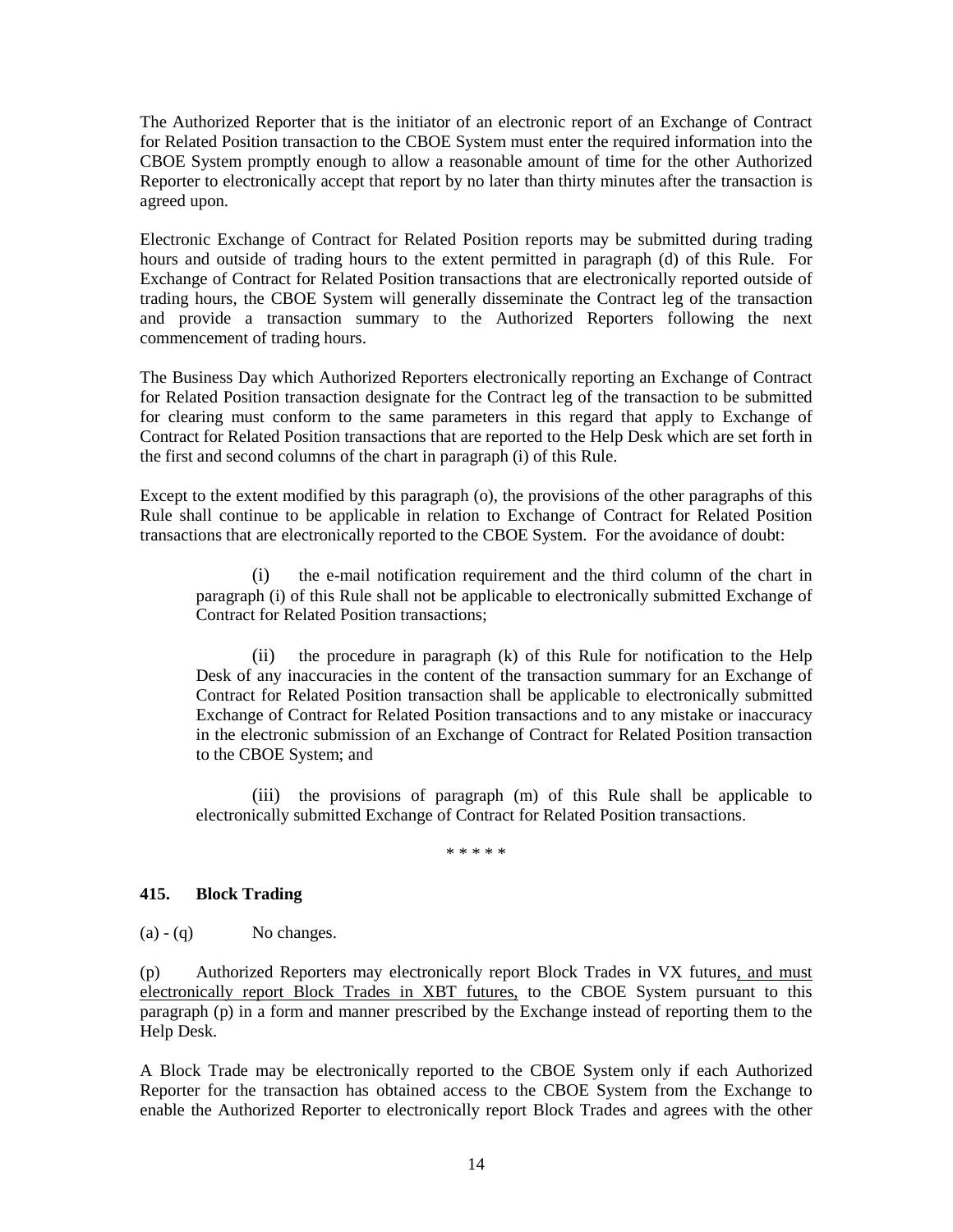Authorized Reporter for the Block Trade to electronically report the Block Trade to the CBOE System in lieu of reporting the Block Trade to the Help Desk. In order to electronically report a Block Trade to the CBOE System, each Authorized Reporter for the Block Trade must complete all of the steps required by the CBOE System and as prescribed by the Exchange in order for a Block Trade to be electronically reported to the CBOE System.

The Authorized Reporter that is the initiator of an electronic report of a Block Trade to the CBOE System must enter the required information into the CBOE System promptly enough to allow a reasonable amount of time for the other Authorized Reporter to electronically accept that report by no later than ten minutes after the Block Trade is agreed upon.

Electronic Block Trade reports may be submitted during trading hours and outside of trading hours to the extent permitted in paragraph (c) of this Rule. For Block Trades that are electronically reported outside of trading hours, the CBOE System will generally disseminate the Block Trade and provide a transaction summary to the Authorized Reporters following the next commencement of trading hours.

The Business Day which Authorized Reporters electronically reporting a Block Trade designate for the Block Trade to be submitted for clearing must conform to the same parameters in this regard that apply to Block Trades that are reported to the Help Desk which are set forth in the first and second columns of the chart in paragraph (g) of this Rule.

Except to the extent modified by this paragraph (p), the provisions of the other paragraphs of this Rule shall continue to be applicable in relation to Block Trades that are electronically reported to the CBOE System. For the avoidance of doubt:

(i) the e-mail notification requirement and the third column of the chart in paragraph (g) of this Rule shall not be applicable to electronically submitted Block Trades;

(ii) the procedure in paragraph (i) of this Rule for notification to the Help Desk of any inaccuracies in the content of the transaction summary for a Block Trade shall be applicable to electronically submitted Block Trades and to any mistake or inaccuracy in the electronic submission of a Block Trade to the CBOE System; and

(iii) the provisions of paragraph (n) of this Rule shall be applicable to electronically submitted Block Trades.

\* \* \* \* \*

# **419. Limitation of Liability; Legal Proceedings**

 $(a) - (i)$  No changes.

(j) NO INDEX LICENSOR WITH RESPECT TO ANY INDEX UNDERLYING A CONTRACT TRADED ON THE EXCHANGE AND NO AFFILIATE OF SUCH INDEX LICENSOR MAKES ANY WARRANTY, EXPRESS OR IMPLIED, AS TO THE RESULTS TO BE OBTAINED BY ANY PERSON FROM THE USE OF SUCH INDEX, ANY OPENING, INTRA-DAY OR CLOSING VALUE THEREFOR, OR ANY DATA INCLUDED THEREIN OR RELATING THERETO, IN CONNECTION WITH THE TRADING OF ANY CONTRACT BASED THEREON OR FOR ANY OTHER PURPOSE. THE INDEX LICENSOR AND ITS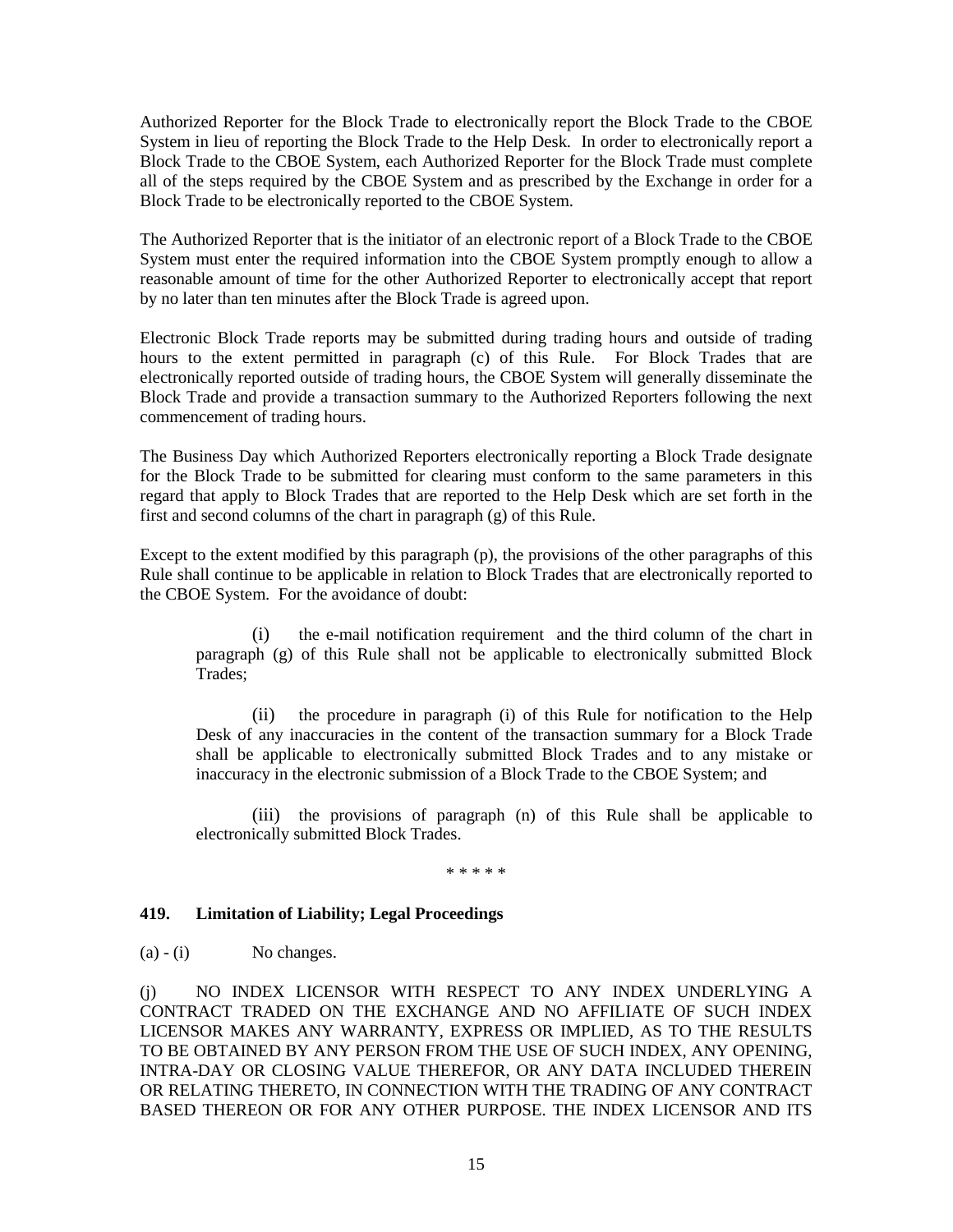AFFILIATES SHALL OBTAIN INFORMATION FOR INCLUSION IN, OR FOR USE IN THE CALCULATION OF, SUCH INDEX FROM SOURCES THEY BELIEVE TO BE RELIABLE, BUT THE INDEX LICENSOR AND ITS AFFILIATES DO NOT GUARANTEE THE ACCURACY OR COMPLETENESS OF SUCH INDEX, ANY OPENING, INTRA-DAY OR CLOSING VALUE THEREFOR, OR ANY DATE INCLUDED THEREIN OR RELATED THERETO. THE INDEX LICENSOR AND ITS AFFILIATES HEREBY DISCLAIM ALL WARRANTIES OF MERCHANTABILITY OR FITNESS FOR A PARTICULAR PURPOSE OR USE WITH RESPECT TO SUCH INDEX, ANY OPENING, INTRA-DAY, OR CLOSING VALUE THEREFOR, ANY DATA INCLUDED THEREIN OR RELATING THERETO, OR ANY CONTRACT BASED THEREON. THE INDEX LICENSOR AND ITS AFFILIATES SHALL HAVE NO LIABILITY FOR ANY DAMAGES, CLAIMS, LOSSES (INCLUDING ANY INDIRECT OR CONSEQUENTIAL LOSSES), EXPENSES, OR DELAYS, WHETHER DIRECT OR INDIRECT, FORESEEN OR UNFORESEEN, SUFFERED BY ANY PERSON ARISING OUT OF ANY CIRCUMSTANCE OR OCCURRENCE RELATING TO THE PERSON'S USE OF SUCH INDEX, ANY OPENING, INTRA-DAY OR CLOSING VALUE THEREFOR, ANY DATA INCLUDED THEREIN OR RELATING THERETO, OR ANY CONTRACT BASED THEREON, OR ARISING OUT OF ANY ERRORS OR DELAYS IN CALCULATING OR DISSEMINATING SUCH INDEX. FOR PURPOSES OF THIS RULE 419, THE TERM "INDEX LICENSOR" INCLUDES ANY PERSON THAT GRANTS THE EXCHANGE A LICENSE TO USE AN INDEX IN CONNECTION WITH THE TRADING ON THE EXCHANGE OF A CONTRACT BASED ON THE INDEX AND ANY PERSON DESIGNATED BY THE EXCHANGE AS THE SOURCE FOR CALCULATING AND/OR REPORTING THE LEVEL OF AN INDEX UNDERLYING A CONTRACT TRADED ON THE EXCHANGE, AND ALSO INCLUDES, WITH RESPECT TO ANY INDEX OF WHICH THE EXCHANGE OR AN AFFILIATE OF THE EXCHANGE IS THE PROPRIETOR OR FOR WHICH THE EXCHANGE OR AN AFFILIATE OF THE EXCHANGE CALCULATES AND/OR REPORTS LEVELS OF THE INDEX, THE EXCHANGE ITSELF AND ITS AFFILIATES. FOR PURPOSES OF THIS RULE 419, REFERENCES TO THE TERM "INDEX" SHALL ALSO BE DEEMED TO ENCOMPASS AND APPLY TO ANY BENCHMARK OTHER THAN AN INDEX AND TO ANY VALUE OR PRICE OF A COMMODITY.

(k) No changes.

\* \* \* \* \*

# **CHAPTER 13 CBOE BITCOIN (USD) FUTURES CONTRACT SPECIFICATIONS**

## **1301. Scope of Chapter**

This chapter applies to trading in futures on Cboe Bitcoin (USD) futures (Futures Symbol: XBT). The procedures for trading, clearing, settlement and any other matters not specifically covered herein shall be governed by the generally applicable rules of the Exchange. The XBT futures contract was first listed for trading on the Exchange on  $\frac{2017}{201}$ .

# **1302. Contract Specifications**

(a) *Multiplier*. The contract multiplier for each XBT futures contract is 1 bitcoin.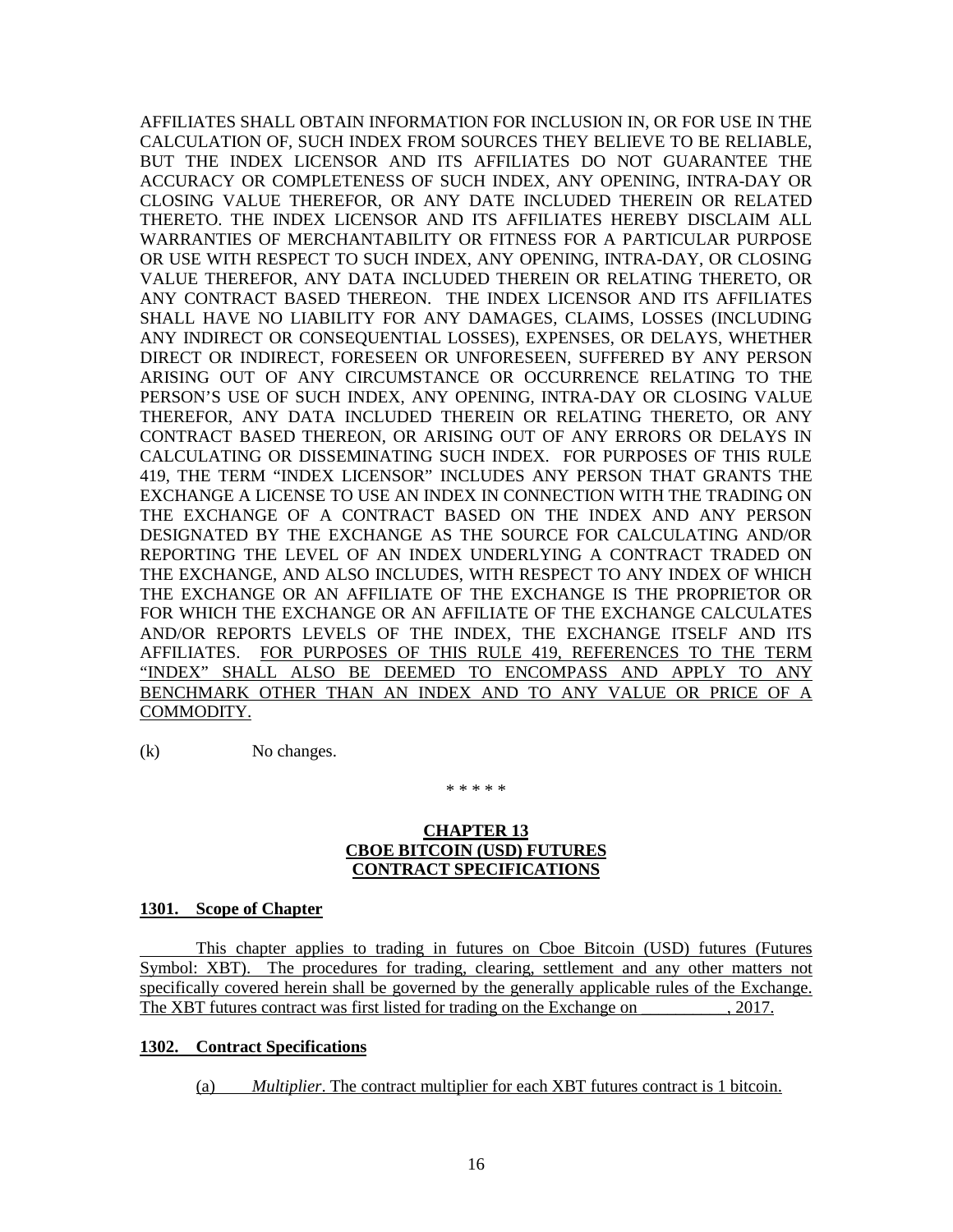(b) *Schedule and Prohibited Order Types*. The Exchange may list for trading up to four near-term expiration weeks (weekly contracts), three near-term serial months (serial contracts) and three months on the March quarterly cycle (quarterly contracts) for XBT futures.

The final settlement date for weekly XBT futures is two business days prior to the Friday of the week denoted by the ticker symbol. The final settlement date for serial and quarterly XBT futures is two business days prior to the third Friday of the month denoted by the ticker symbol.

The trading days for XBT futures are any Business Days the Exchange is open for trading.

The trading hours for XBT futures are set forth in the charts below, except that the trading hours in an expiring XBT futures contract end at 2:45 p.m. Chicago time on its final settlement date. The trading hours for XBT futures contracts during extended trading hours and regular trading hours shall constitute a single trading session for a Business Day. All times set forth in the charts below are in Chicago time.

**Trading Week with No Exchange Holiday.** Unless otherwise specified below in relation to Exchange holidays, the following schedule applies.

| <b>Type of Trading</b><br><b>Hours</b> | Monday                     | Tuesday – Friday              |
|----------------------------------------|----------------------------|-------------------------------|
| Extended                               | $5:00$ p.m. (Sunday) to    | $3:30$ p.m. (previous day) to |
|                                        | 8:30 a.m.                  | $8:30$ a.m.                   |
| <b>Regular</b>                         | $8:30$ a.m. to $3:15$ p.m. | $8:30$ a.m. to $3:15$ p.m.    |

**Domestic Holidays Always Observed on Mondays.** The below schedule applies when the following domestic holidays are observed: Martin Luther King, Jr. Day, Presidents' Day, Memorial Day and Labor Day.

| <b>Type of Trading</b><br><b>Hours</b> | <b>Monday</b>                 | <b>Tuesday</b>               |
|----------------------------------------|-------------------------------|------------------------------|
| Extended                               | 5:00 p.m. (Sunday) to $10:30$ | 3:30 p.m. (Monday) to $8:30$ |
|                                        | $a.m.*$                       | a.m.                         |
| <b>Regular</b>                         | None                          | $8:30$ a.m. to $3:15$ p.m.   |

**Thanksgiving.** The below schedule applies when the Thanksgiving Day holiday is observed.

| <b>Type of Trading</b><br><b>Hours</b> | <b>Thanksgiving</b>                         | Friday                                   |
|----------------------------------------|---------------------------------------------|------------------------------------------|
| Extended                               | $3:30$ p.m. (Wednesday) to<br>$10:30$ a.m.* | $5:00$ p.m. (Thursday) to<br>$8:30$ a.m. |
| <u>Regular</u>                         | None                                        | 8:30 a.m. to 12:15 p.m.                  |

**Floating Holidays and Good Friday:** The below schedules apply when the following holidays are observed: New Year's Day, Good Friday, Independence Day (July 4) and Christmas Day. If the holiday falls on a Saturday, the holiday will be observed on the previous day (Friday), except for New Year's Day. If the holiday falls on a Sunday, the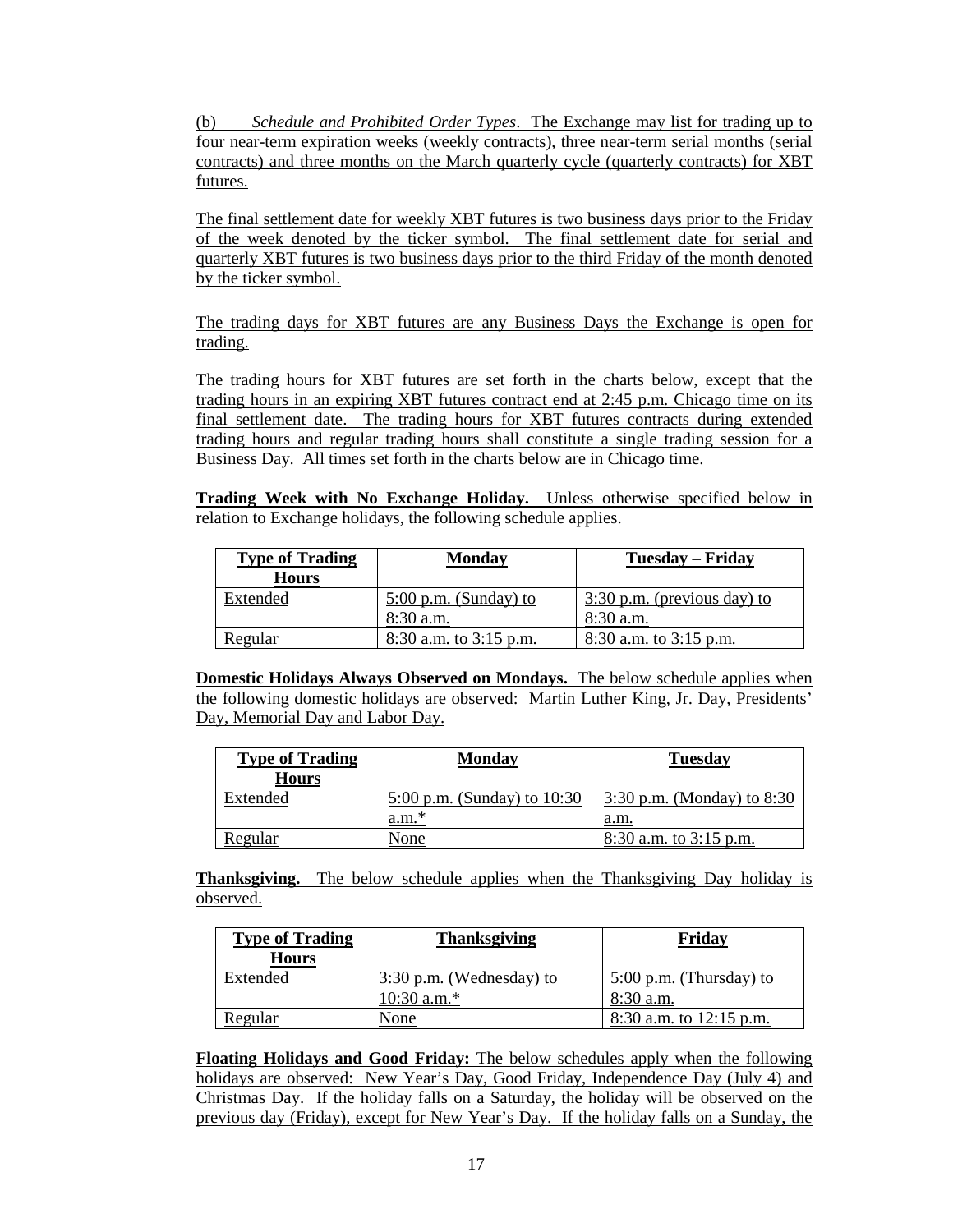holiday will be observed on the next day (Monday). The holidays specified in the below charts refer to the day on which the Exchange observes the applicable holiday. The Exchange will typically close at 12:15 p.m. on July 3 (the day before Independence Day) and December 24 (Christmas Eve). Holiday closures and shortened holiday trading hours will be announced by circular.

| If New Year's Day or Christmas is on a Monday - Thursday: |  |  |  |  |  |  |  |
|-----------------------------------------------------------|--|--|--|--|--|--|--|
|-----------------------------------------------------------|--|--|--|--|--|--|--|

| <b>Holiday</b>     | <b>Type of Trading</b> | <b>Holiday Observed (Monday-</b>      |
|--------------------|------------------------|---------------------------------------|
|                    | <b>Hours</b>           | Thursday)                             |
| New Year's Day and | Extended               | 5:00 p.m. (on holiday) to $8:30$ a.m. |
| Christmas          |                        | (day after holiday)                   |
| New Year's Day and | Regular                | 8:30 a.m. to $3:15$ p.m. (day after   |
| Christmas          |                        | holiday)                              |

# **If Independence Day is on a Monday:**

| <b>Type of Trading</b><br><b>Hours</b> | July 4                                     | July 5                             |
|----------------------------------------|--------------------------------------------|------------------------------------|
| Extended                               | $5:00$ p.m. (July 3) to $10:30$<br>$a.m.*$ | $5:00$ p.m. (July 4) to 8:30       |
| Regular                                | None                                       | a.m.<br>$8:30$ a.m. to $3:15$ p.m. |

# **If Independence Day is on a Tuesday – Thursday:**

| <b>Type of Trading</b><br><b>Hours</b> | July 4                       | July 5                     |
|----------------------------------------|------------------------------|----------------------------|
| Extended                               | 3:30 p.m. (July 3) to $8:30$ | 5:00 p.m. (July 4) to 8:30 |
|                                        | a.m.                         | a.m.                       |
| <b>Regular</b>                         | None                         | $8:30$ a.m. to $3:15$ p.m. |

# **If the holiday is on a Friday:**

| <b>Holiday</b>                                              | <b>Type of</b><br><b>Trading Hours</b> | <b>Holiday Observed</b><br>(Friday) |
|-------------------------------------------------------------|----------------------------------------|-------------------------------------|
| New Year's Day, Good Friday,                                | Extended                               | None                                |
| Independence Day and Christmas                              |                                        |                                     |
| New Year's Day, Good Friday,<br>Independence Day, Christmas | Regular                                | None                                |

\* A holiday trading session includes extended trading hours on the calendar day of the holiday and any extended trading hours for the holiday on the previous calendar day. Holiday trading sessions are not separate Business Days and are part of the next Business Day. Trading in XBT futures is halted between sessions of extended trading hours on the calendar day of a holiday. The CBOE System will complete the processing of trades that are in the course of being processed by the CBOE System prior to the start of such a halt period. Since these halt periods are a regular feature for certain holiday trading sessions in XBT futures, they shall not be considered the declaration of a trading halt by the Exchange. Trades in XBT futures made during a holiday trading session will be submitted for clearing for the next Business Day.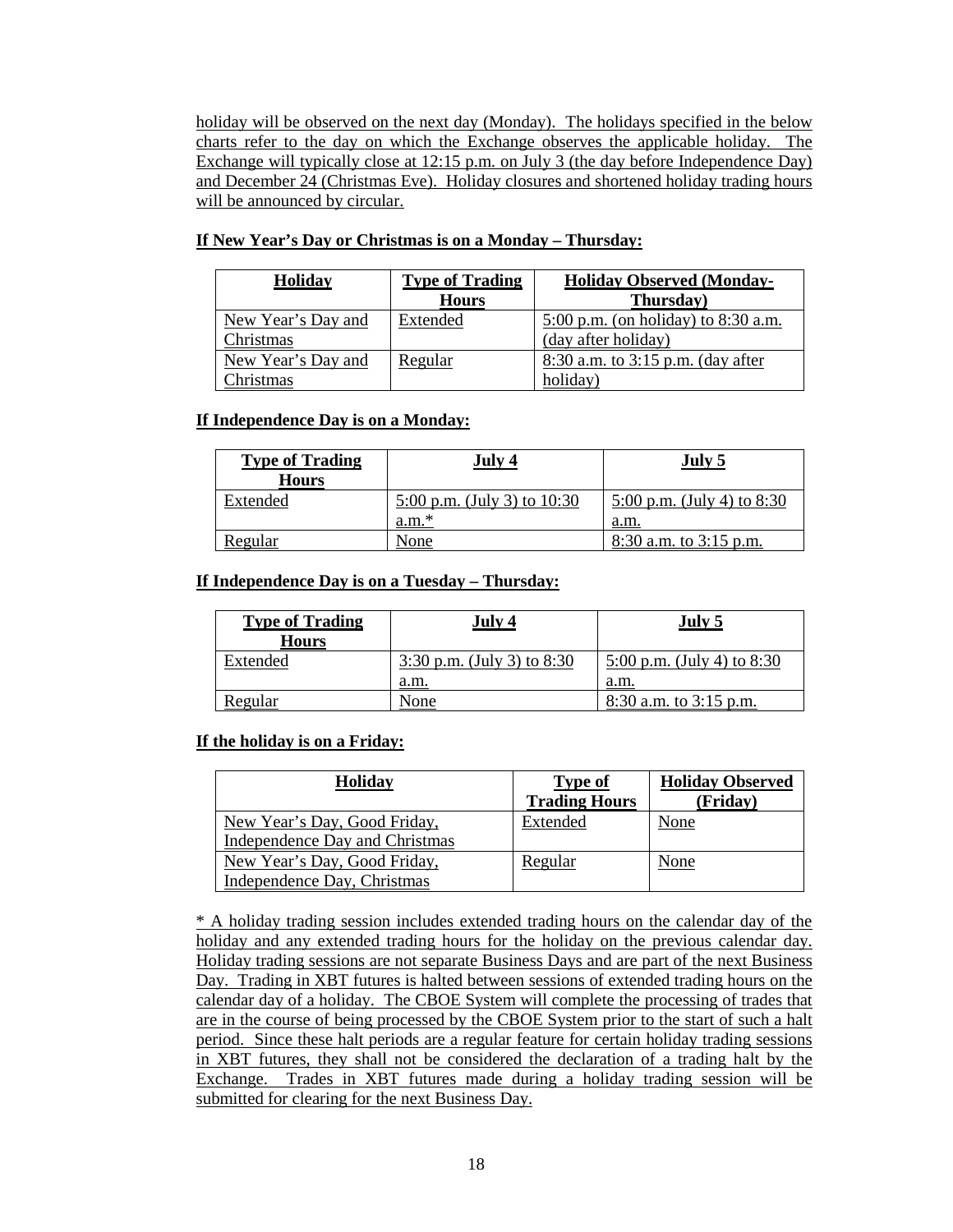The end of day submission cut-off time for all Orders, quotes, cancellations and Order modifications for XBT futures (other than for the expiring XBT future on its final settlement date) is 3:14:59 p.m. Chicago time. Any Orders, quotes, cancellations or Order modifications submitted after the end of day submission cut-off time will be automatically rejected by the Exchange.

Market Orders for XBT futures contracts will not be accepted by the Exchange during regular or extended trading hours for the XBT futures contract. Any Market Orders for XBT futures contracts received by the Exchange will be automatically rejected.

(c) *Minimum Increments*. Except as provided in the following sentence, the minimum fluctuation of XBT futures is 10.00 points USD/XBT, which has a value of \$10.00 per contract.

The individual legs and net prices of spread trades in XBT futures may be in increments of 0.01 points USD/XBT, which has a value of \$0.01 per contract.

# (d) *Position Limits*. XBT futures are subject to position limits under Rule 412.

A person: (i) may not own or control more than 5,000 contracts net long or net short in all XBT futures contract expirations combined and (ii) may not own or control more than 1,000 contracts net long or net short in the expiring XBT futures contract, commencing at the start of trading hours 5 business days prior to the final settlement date of the expiring XBT futures contract.

For the purposes of this rule, the positions of all accounts directly or indirectly owned or controlled by a person or persons, and the positions of all accounts of a person or persons acting pursuant to an expressed or implied agreement or understanding shall be cumulated.

The foregoing position limits shall not apply to positions that are subject to a position limit exemption meeting the requirements of Commission Regulations and CFE Rules.

(e) *Termination of Trading*. Trading hours for expiring XBT futures contracts end at 2:45 p.m. Chicago time on the final settlement date.

The expiring XBT future will be put in a closed state at 2:44:59 p.m. Chicago time on its final settlement date. As a result, no Orders, quotes, or Order modifications in the expiring XBT future will be accepted by the CBOE System at or after 2:44:59 p.m. Chicago time on its final settlement date. The CBOE System will complete the processing of any trades in the expiring XBT future on its final settlement date that are matched by the CBOE System and that the CBOE System begins to process prior to 2:44:59 p.m. Chicago time. The CBOE System will not process any trades in the expiring XBT future on its final settlement date that the CBOE System does not match and begin to process prior to 2:44:59 p.m. Chicago time.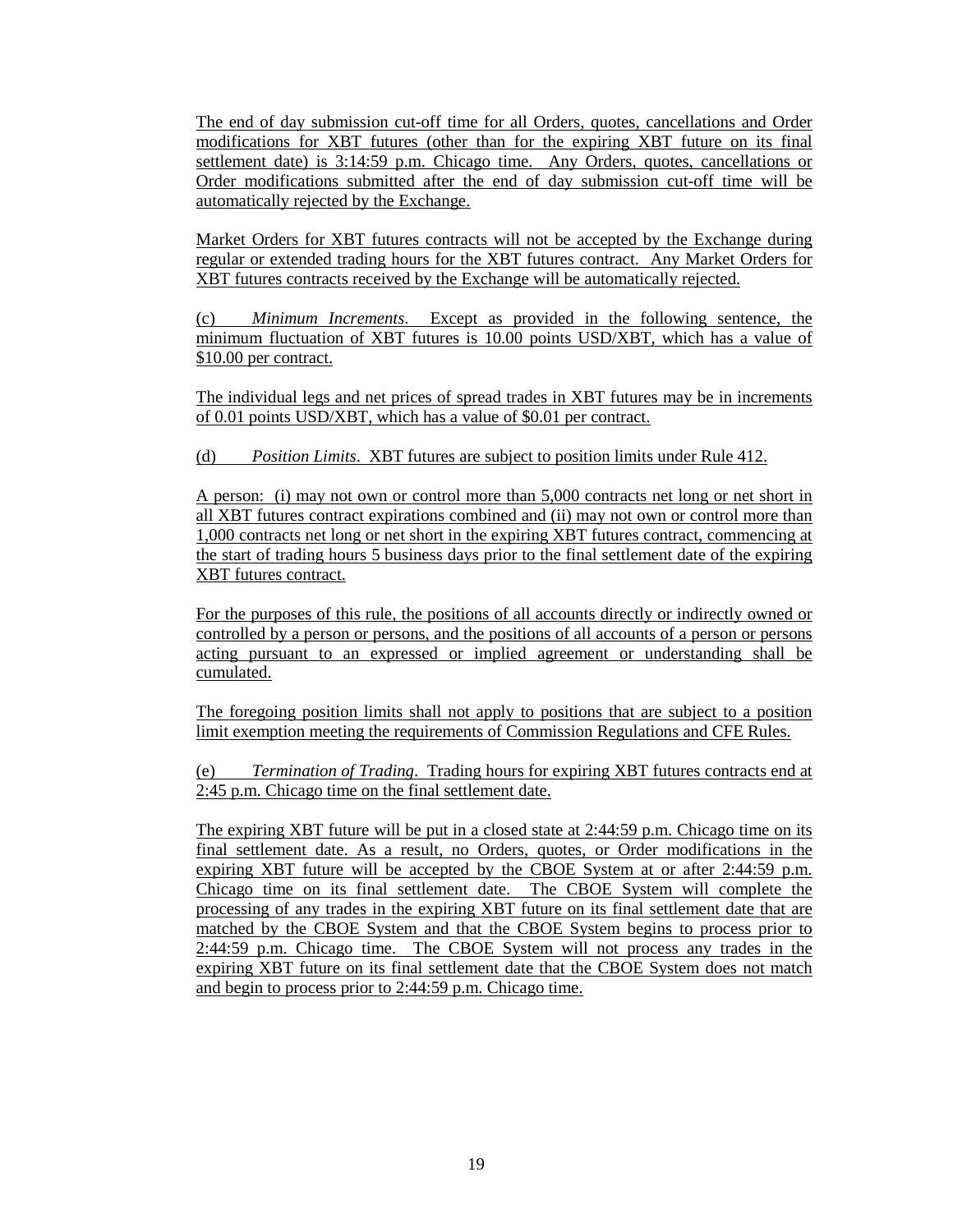(f) *Contract Modifications*. Specifications are fixed as of the first day of trading of a contract. If any U.S. government agency or body issues an order, ruling, directive or law that conflicts with the requirements of these rules, such order, ruling, directive or law shall be construed to take precedence and become part of these rules, and all open and new contracts shall be subject to such government orders.

(g) *Execution Priorities*. Pursuant to Rule 406(a)(i), the base allocation method of price-time priority shall apply to trading in XBT futures contracts.

(h) *Crossing Two or More Original Orders*. The eligible size for an original Order that may be entered for a cross trade with one or more other original Orders pursuant to Rule 407 is one Contract. The Trading Privilege Holder or Authorized Trader, as applicable, must expose to the market for at least five seconds under Rule  $407(a)$  at least one of the original Orders that it intends to cross.

(i) *Price Limits and Halts*.

(i) *No Price Limits.* Pursuant to Rule 413, XBT futures contracts are not subject to price limits.

(ii) *Halts Due to XBT Futures Price Movements*.

Trading in XBT futures will be halted for 2 minutes if during regular or extended trading hours for XBT futures:

(A) the best bid in the XBT futures contract closest to expiration is 10% or more above the daily settlement price of that contract on the prior Business Day; or

(B) the best offer in the XBT futures contract closest to expiration is 10% or more below the daily settlement price of that contract on the prior Business Day.

After trading commences following such a halt, trading in XBT futures will be halted for 5 minutes if during regular or extended trading hours for XBT futures:

(A) the best bid in the XBT futures contract closest to expiration is 20% or more above the daily settlement price of that contract on the prior Business Day; or

(B) the best offer in the XBT futures contract closest to expiration is 20% or more below the daily settlement price of that contract on the prior Business Day.

The Exchange shall commence a trading halt in XBT futures pursuant to the provisions of this Rule  $1302(i)(ii)$  as soon as practicable following the occurrence of one of the triggering events set forth above and there may be time between the occurrence of a triggering event and the commencement of the trading halt.

Nothing in this Rule  $1302(i)(ii)$  shall be construed to limit the ability of the Exchange to extend the time period of a halt pursuant to this Rule 1302(i)(ii) or to halt trading in XBT futures pursuant to any other Exchange rule or policy.

For purposes of this Rule 1302(i)(ii), the XBT futures contract closest to expiration shall shift to the XBT futures contract that is next closest to expiration at the end of trading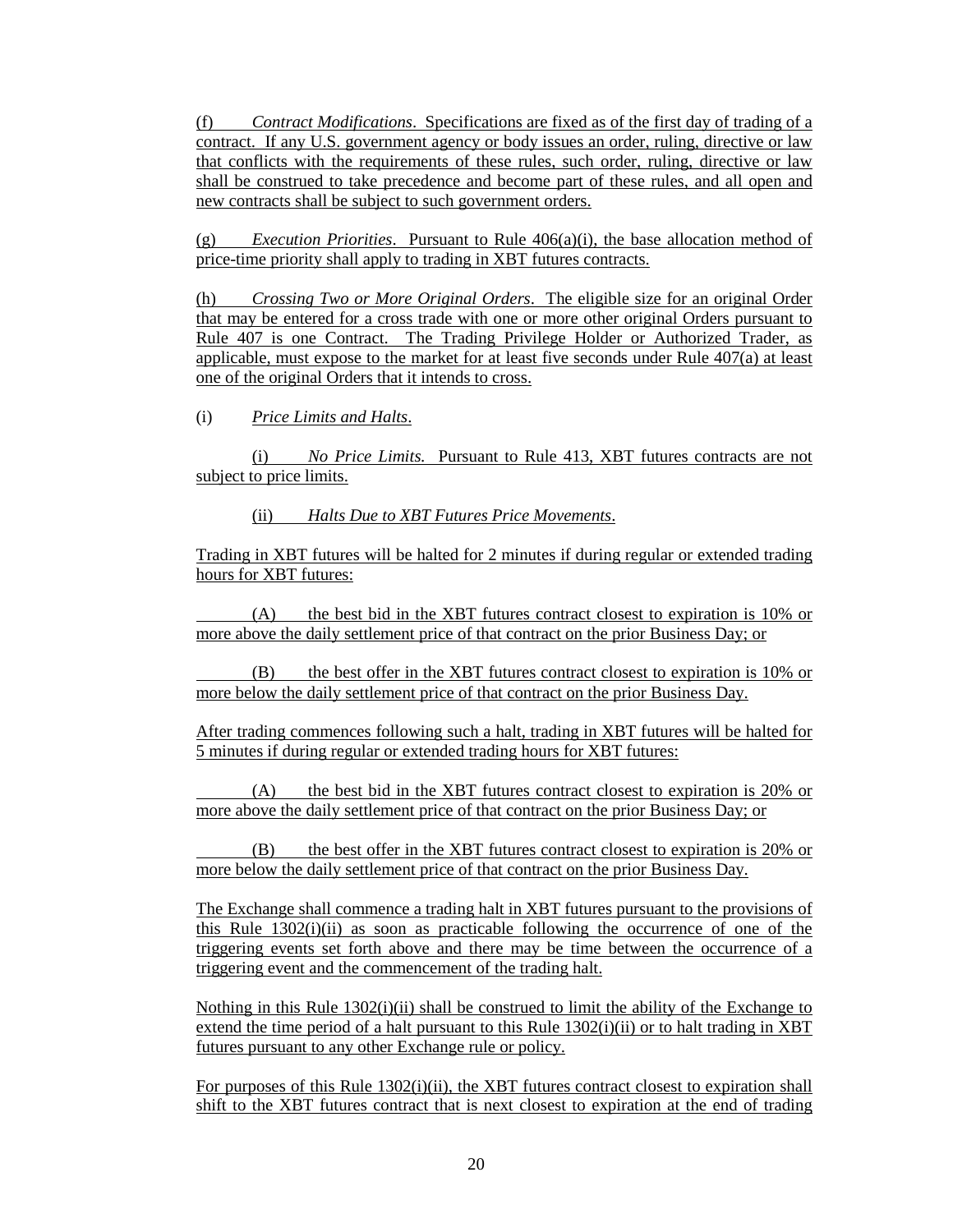hours for the expiring XBT futures contract at 2:45 p.m. Chicago time on the final settlement date for that contract.

(iii) *Consideration of Halts on the Gemini Exchange*.

The Exchange shall take into consideration any trading halt in bitcoin in U.S. dollars traded on the Gemini Exchange in determining whether or not to halt trading in XBT futures under Rule  $418(a)(x)$ .

(iv) *Actions to Protect Market Integrity*.

Notwithstanding any provisions of Rule 1302(i)(ii), the Help Desk may, in its absolute and sole discretion, take any action it determines necessary to protect market integrity. For avoidance of doubt, this authority includes, but is not limited to, modifying or eliminating the price movement parameters in Rule  $1302(i)(ii)$  at any time and/or determining whether to halt or not to halt trading under Rule 1302(i)(ii). The Help Desk will promptly issue an alert with respect to actions taken pursuant to this Rule  $1302(i)(iv)$ .

(j) *Exchange of Contract for Related Position*. Exchange of Contract for Related Position transactions, as set forth in Rule 414, may be entered into with respect to XBT futures. Any Exchange of Contract for Related Position transaction must satisfy the requirements of CFE Rule 414.

For any ECRP transaction in which the related position is bitcoin, the related position portion of the transaction must be consummated through the facilities of Gemini.

The minimum price increment for an Exchange of Contract for Related Position transaction involving the XBT futures contract is 0.005 points USD/XBT.

Authorized Reporters must electronically report Exchange of Contract for Related Position transactions involving XBT futures to the CBOE System pursuant to Rule 414(o) and not by e-mail to the Help Desk.

(k) *Block Trades*. Pursuant to Rule 415(a)(i), the minimum Block Trade quantity for XBT futures is 50 contracts if there is only one leg involved in the trade. If the Block Trade is executed as a transaction with legs in multiple contract expirations, each leg must meet the minimum Block Trade quantity for the XBT futures contract.

The minimum price increment for a Block Trade in the XBT futures contract is 0.005 points USD/XBT.

Authorized Reporters must electronically report Block Trades in XBT futures to the CBOE System pursuant to Rule 415(n) and not by e-mail to the Help Desk.

(l) *No Bust Range.* Pursuant to Rule 416, the Exchange error trade policy may only be invoked for a trade price that is greater than 5% on either side of the market price of the applicable XBT futures contract. In accordance with Policy and Procedure III, the Help Desk will determine what the true market price for the relevant Contract was immediately before the potential error trade occurred. In making that determination, the Help Desk may consider all relevant factors, including the last trade price for such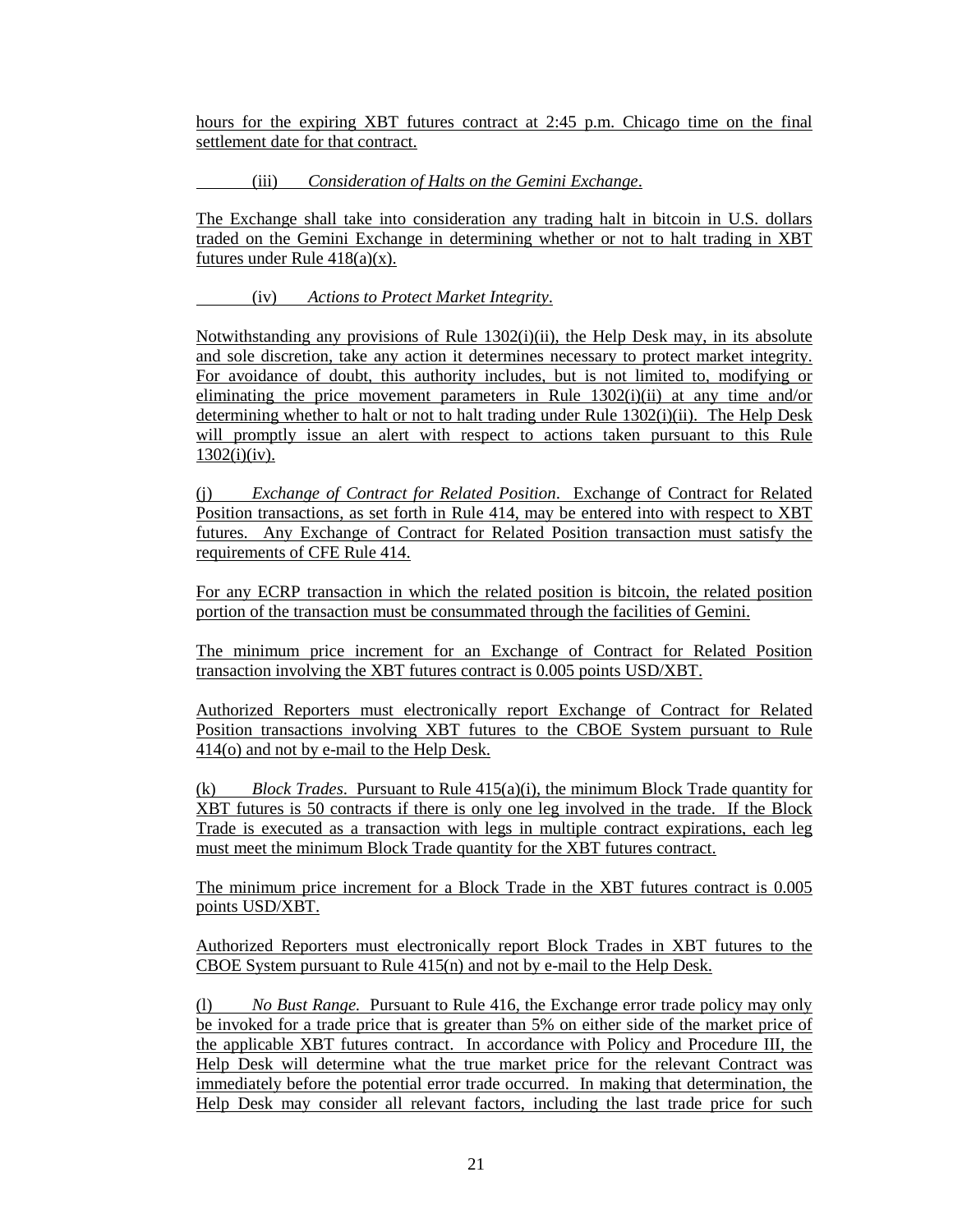Contract, a better bid or offer price, a more recent price in a different contract expiration and the prices of related contracts trading on the Exchange or other markets.

(m) *Pre-execution Discussions*. The Order Exposure Period under Policy and Procedure IV before an Order may be entered to take the other side of another Order with respect to which there has been pre-execution discussions is five seconds after the first Order was entered into the CBOE System.

(n) *Reportable Position and Trading Volume*.

(i) *Reportable Position.* Pursuant to Commission Regulation §15.03 and Commission Regulation Part 17, the position level that is required to be reported to the Commission is any open position in XBT futures contracts at the close of trading on any trading day equal to or in excess of 5 contracts on either side of the market.

(ii) *Reportable Trading Volume.* Pursuant to Commission Regulation §15.03 and Commission Regulation Part 17, the reportable trading volume that triggers the requirement to report a volume threshold account to the Commission is 50 or more XBT futures contracts during a single trading day or such other reportable trading volume threshold as may be designated by the Commission.

(o) *Threshold Widths.* For purposes of Policy and Procedure II, the Threshold Widths for XBT futures are as follows:

| <b>Price Range</b> | <b>Threshold Width</b> |
|--------------------|------------------------|
| $0 - 10,000.00$    | 250.00                 |
| $10,000.01+$       | 500.00                 |

The price range referenced above is determined using the bid price. The minimum size of bids and offers that establish a Threshold Width is one contract.

(p) *Daily Settlement Price.* The daily settlement price for each XBT futures contract will be the average of the last bid and last offer for the XBT futures contract during the applicable Business Day prior to the close of trading on that Business Day. The daily settlement price may go out to four decimal places and may be a price that is not at a minimum increment for the XBT futures contract. The Exchange may in its sole discretion establish a daily settlement price for an XBT futures contract that it deems to be a fair and reasonable reflection of the market if (i) there is no bid or offer in the contract during the applicable business day; (ii) the Exchange determines in its sole discretion that the daily settlement price determined by the average of the last bid and last offer in the contract is not a fair and reasonable reflection of the market; or (iii) there is a trading halt in the contract or other unusual circumstance at the scheduled close of trading.

(q) *Trade at Settlement Transactions.* Trade at Settlement ("TAS") transactions pursuant to Rule 404A are not permitted in XBT futures.

(r) *Price Reasonability Checks.* Pursuant to and as further described in Rule 513A(b), the CBOE System shall in a manner determined by the Exchange reject (i) any buy order with a limit price in an XBT futures contract if the limit price upon receipt of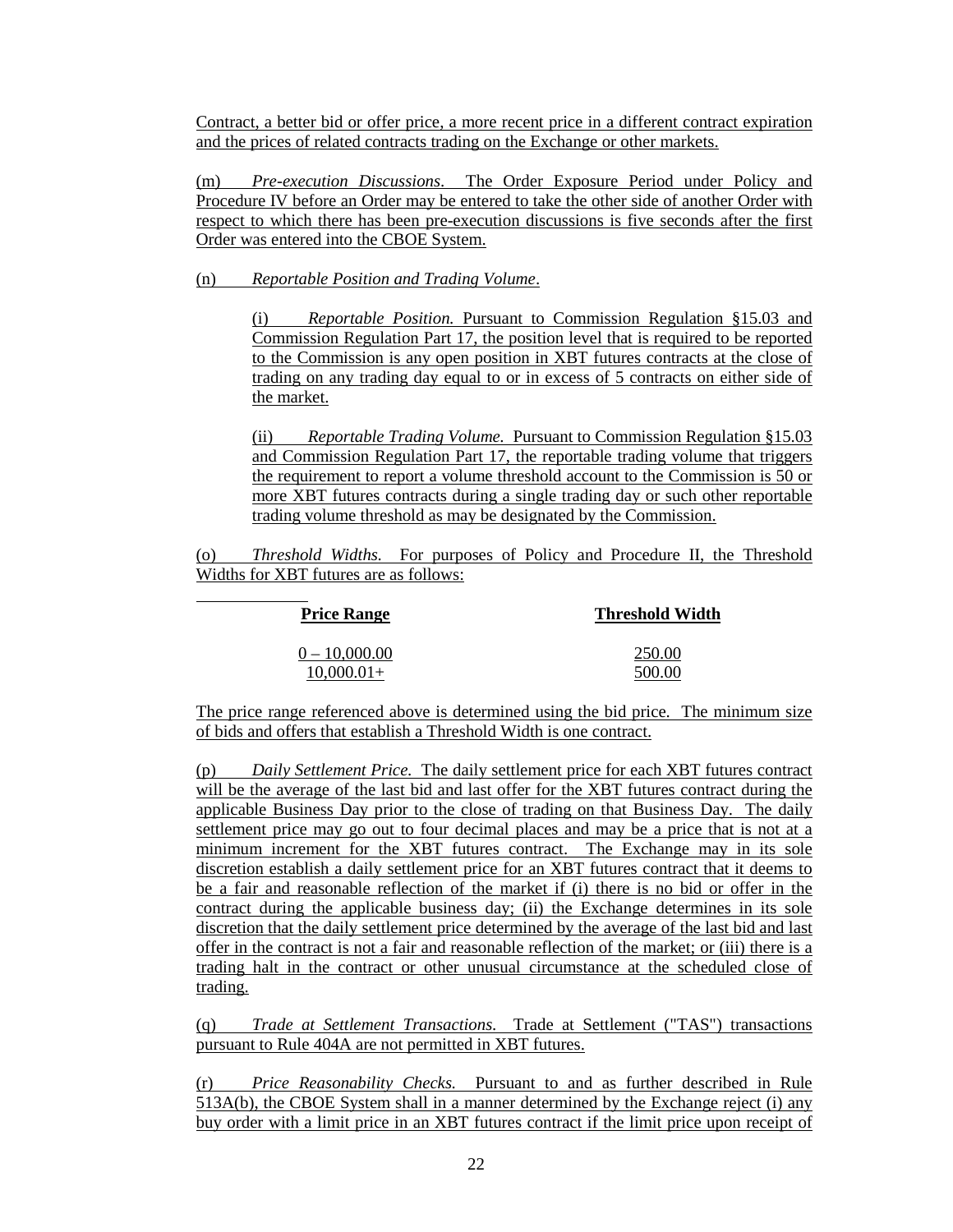the order by the CBOE System is more than a designated amount above the prevailing best offer in that contract and (ii) any sell order with a limit price in an XBT futures contract is the limit price upon receipt of the order by the CBOE System is more than a designated amount below the prevailing best bid in that contract. The designated amounts for the price reasonability checks referenced in the preceding sentence are as follows:

| <b>Price Range</b>      | <b>Designated Amount</b> |
|-------------------------|--------------------------|
| $0 - 5,000.00$          | 250.00                   |
| $5,000.01 - 10,000.00$  | 375.00                   |
| $10,000.01 - 25,000.00$ | 500.00                   |
| $25.000.01+$            |                          |

## **1303. Settlement**

Settlement of XBT futures contracts will result in the delivery of a cash settlement amount on the business day immediately following the settlement date. The cash settlement amount on the final settlement date shall be the final mark to market amount against the final settlement price of the XBT futures contract.

Clearing Members holding open positions in XBT futures contracts at the termination of trading in that Contract shall make payment to or receive payment from the Clearing Corporation in accordance with normal variation and performance bond procedures based on the final settlement amount.

If the settlement value is not available or the normal settlement procedure cannot be utilized due to a trading disruption or other unusual circumstance, the settlement value will be determined in accordance with the Rules and By-Laws of The Options Clearing Corporation.

\* \* \* \* \*

## **Cboe Futures Exchange, LLC Policies and Procedures**

\* \* \* \* \*

## **Policy and Procedure V. Emergency and Physical Emergency Delegations and Procedures (Rules 135 and 418)**

## **A.** *Specific Emergency and Physical Emergency Delegations*

*1. Emergency Delegations*

Rule 135 defines the term "Emergency" and provides a non-exclusive list of circumstances that may constitute an Emergency.

Rule 418(a) grants the President or any individual designated by the President the authority to determine on behalf of the Board the existence of an Emergency and the authority to take actions in response to an Emergency, including all of the actions listed below. The President or the President's designee may also order the removal of any restriction previously imposed based upon a determination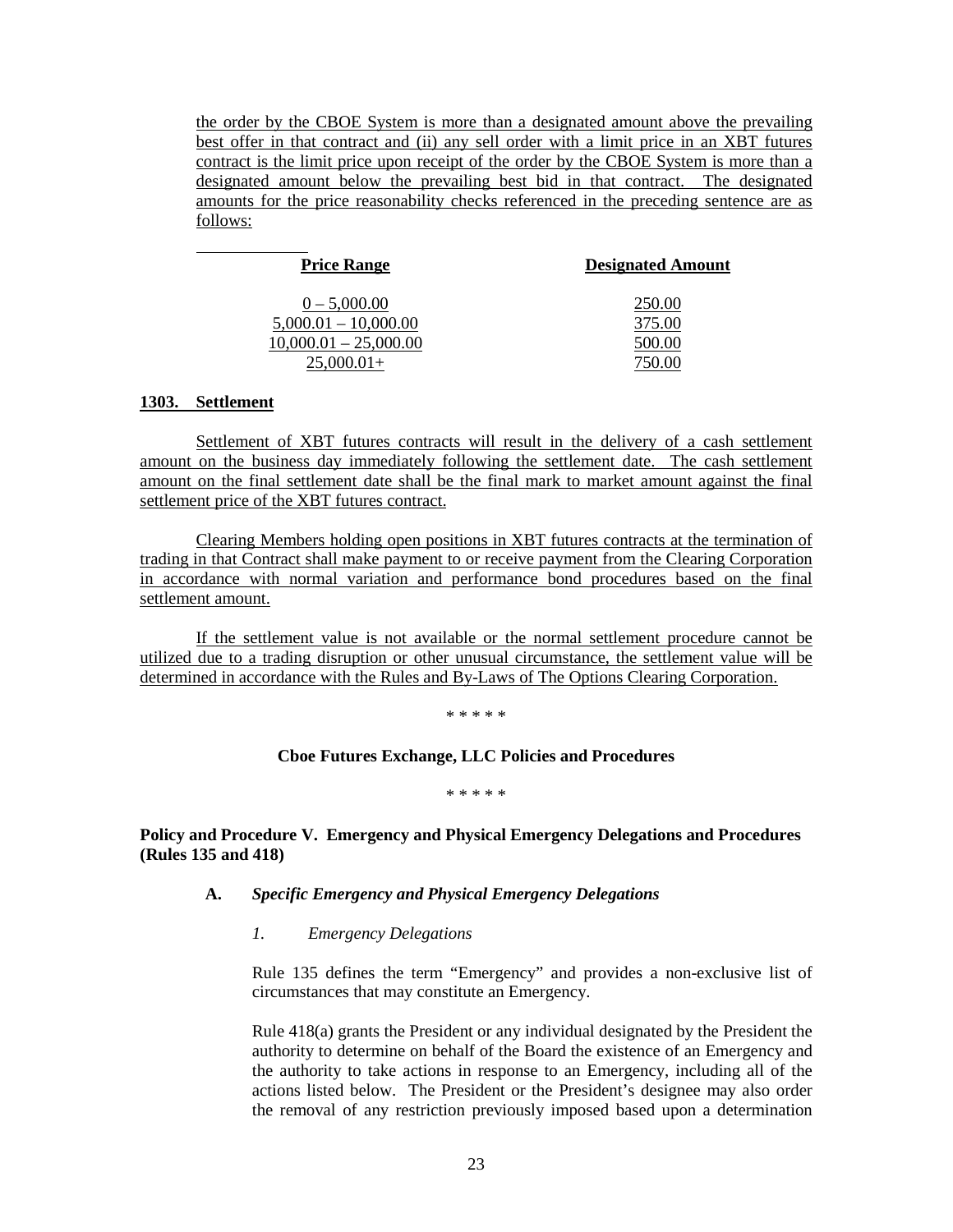that the Emergency no longer exists or has sufficiently abated to permit the function of the Exchange to continue in an orderly manner.

Pursuant to Rule 418(a), the following individuals in addition to the President are authorized as designees of the President to determine the existence of an Emergency and to take the actions specified in the delegations below in response to an Emergency. These additional individuals may also order the removal of any restriction that the applicable individual has been delegated the authority to impose based upon a determination by the applicable individual that the Emergency no longer exists or has sufficiently abated to permit the function of the Exchange to continue in an orderly manner.

| Rule | <b>Emergency Actions</b> | <b>Emergency Delegations</b> |
|------|--------------------------|------------------------------|
|      |                          |                              |

#### \* \* \* \* \*

| 1302(i)(ii) | Halting trading in XBT futures during<br>regular or extended trading hours if there<br>is a 10% or 20% movement in the XBT<br>futures front contract month                      | Senior Person in Charge of Help Desk |
|-------------|---------------------------------------------------------------------------------------------------------------------------------------------------------------------------------|--------------------------------------|
| 1302(i)(ii) | Resuming trading during XBT futures<br>regular or extended trading hours<br>following a trading halt due to a 10% or<br>20% movement in the XBT futures front<br>contract month | Senior Person in Charge of Help Desk |

### \* \* \* \* \*

Sections A.2. - B. of Policy and Procedure V No changes.

### \* \* \* \* \*

# **Policy and Procedure XIX. Submission Time Frames (Rule 402(c))**

All times referenced in this Policy and Procedure are Chicago time.

# **A. Cboe Volatility Index ("VX") and Cboe Bitcoin (USD) ("XBT") Futures Submission Time Frames**

The time frames during which Trading Privilege Holders may submit quotes, orders, cancels, and order modifications ("modifications") to the CBOE System for VX and XBT futures are set forth in the chart below.

| <b>Time Frame</b>        | <b>State of CFE's</b><br><b>Trading System</b> | What May be Submitted to<br><b>CFE's Trading System</b> |
|--------------------------|------------------------------------------------|---------------------------------------------------------|
| 4: 15 p.m.* to 5:00 p.m. | Pre-Opening Period                             | Quotes, orders, cancels and                             |
| (Sunday)                 | $("Pre-Open")$                                 | modifications.**                                        |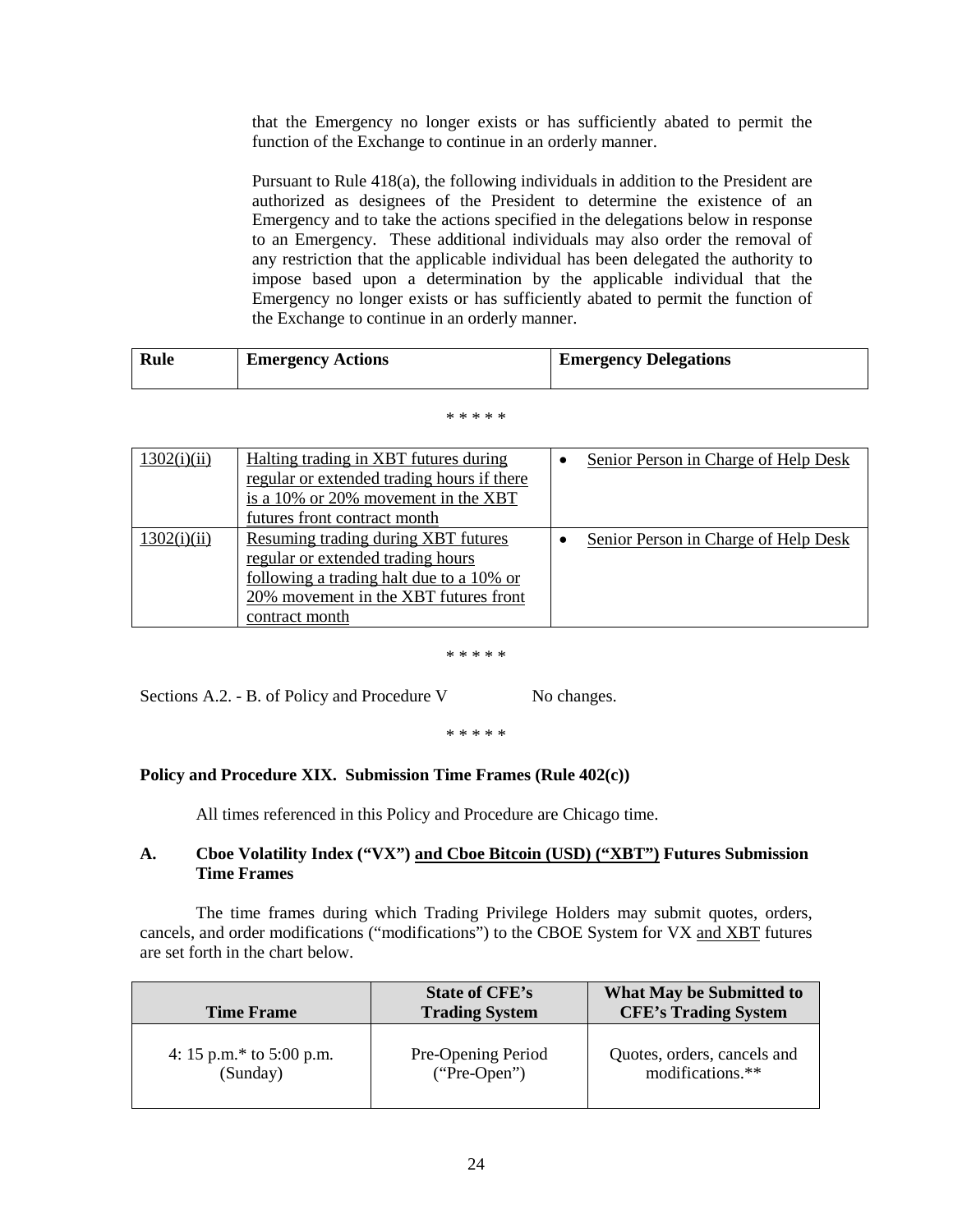| 5:00 p.m. (Sunday) to 8:30 a.m.<br>(Monday)                     | <b>Extended Trading Hours</b> | Quotes, orders, cancels and<br>modifications.                                                                                                                                                |
|-----------------------------------------------------------------|-------------------------------|----------------------------------------------------------------------------------------------------------------------------------------------------------------------------------------------|
| 8:30 a.m. to 3:15 p.m. (Monday<br>$-$ Friday)                   | <b>Regular Trading Hours</b>  | Quotes, orders, cancels and<br>modifications until 3:14:59<br>p.m. (submission cut off time).                                                                                                |
|                                                                 |                               | Quotes, orders, cancels and<br>modifications until 2:44:59<br>a.m. (submission cut-off time)<br>in expiring XBT future on its<br>final settlement date.                                      |
|                                                                 |                               | After 3:15 p.m. all existing<br>quotes are removed from the<br>CBOE System.                                                                                                                  |
| 3:15 p.m. to 3:29 p.m. (Monday<br>$-$ Thursday)                 | Closed                        | It may be possible for cancels<br>to be submitted during portions<br>of this time period.                                                                                                    |
| 3:15 p.m. (Friday) to 4:15 p.m.<br>(Sunday)                     | Closed                        | Nothing, except that it may be<br>possible for cancels to be<br>submitted for some period of<br>time after 3:15 p.m. on Friday<br>and for some period of time<br>before 4:15 p.m. on Sunday. |
| 3:29 p.m.* to 3:30 p.m.<br>(Monday – Thursday)                  | Pre-Open                      | Quotes, orders, cancels and<br>modifications.**                                                                                                                                              |
| $3:30$ p.m. (previous day) to $8:30$<br>a.m. (Tuesday – Friday) | <b>Extended Trading Hours</b> | Quotes, orders, cancels and<br>modifications.                                                                                                                                                |
|                                                                 |                               | Quotes, orders, cancels and<br>modifications until 7:59:59<br>a.m. (submission cut-off time)<br>in expiring VX future on its<br>final settlement date.                                       |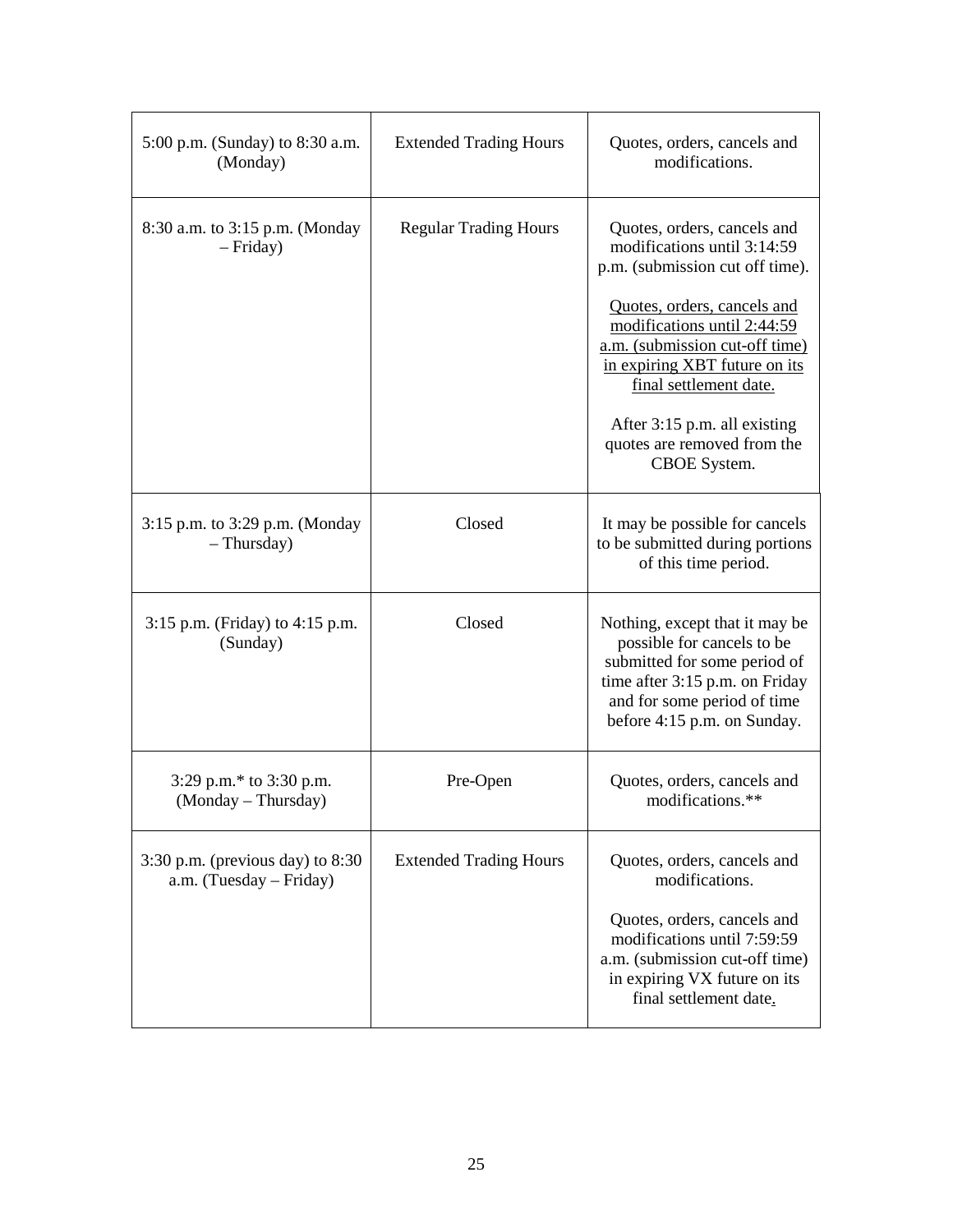| $5:00$ p.m. (Sunday) to<br>3:13 p.m. (Monday)<br>$3:30$ p.m. (previous day) to $3:13$<br>$p.m.$ (Tuesday – Friday) | <b>Extended and Regular</b><br>Trading Hours for all types<br>of Trade at Settlement<br>("TAS") transactions in VX<br>futures | Quotes, orders, cancels and<br>modifications until 3:12:59<br>p.m. (submission cut off time).<br>After 3:13 p.m. all existing<br>TAS quotes are removed from<br>the CBOE System.<br>Permitted activity in Pre-Open<br>states above is also applicable<br>with respect to TAS quotes,<br>orders, cancels and<br>modifications. |
|--------------------------------------------------------------------------------------------------------------------|-------------------------------------------------------------------------------------------------------------------------------|-------------------------------------------------------------------------------------------------------------------------------------------------------------------------------------------------------------------------------------------------------------------------------------------------------------------------------|
| Whenever trading in VX or<br><b>XBT</b> futures is halted                                                          | Halted                                                                                                                        | Orders, cancels and<br>modifications.**<br>No quotes.                                                                                                                                                                                                                                                                         |

\* The pre-open state start times referenced are the times that the CBOE System commences its pre-opening process. Accordingly, the CBOE System may not be in a full pre-open state at exactly 4:15:00 p.m. on Sundays or at exactly 3:29:00 p.m. on Monday through Friday.

\*\*Quotes and/or orders permitted to be submitted to the CBOE System during these times are not executable until extended or regular trading hours next commence or open trading resumes following a trading halt.

# **B. Submission Time Frames for All Exchange Contracts Other Than VX and XBT Futures**

The pre-open state for Exchange Contracts other than VX and XBT futures commences at 6:15 a.m. on each weekday. The pre-open state start time is the time that the CBOE System commences its pre-opening process. Accordingly, the CBOE System may not be in a full preopen state at exactly 6:15:00 a.m. on Monday through Friday for Exchange Contracts other than VX and XBT futures.

The CBOE System accepts orders, quotes, cancels and modifications for Exchange Contracts other than VX and XBT futures during the pre-open state and during the respective trading hours for these Contracts until the applicable submission cut-off time (which is one second prior to the close of trading hours) in the applicable Contract. The trading hours for these Contracts are set forth in the contract specification rule chapter for the applicable Contract.

Additionally, cancels may generally be submitted in Exchange Contracts other than VX and XBT futures Monday through Thursday between 3:15 p.m. and 6:15 a.m. the following day and it may be possible for cancels to be submitted in these Contracts for some period of time after 3:15 p.m. on Friday and for some period of time before 4:15 p.m. on Sunday until 6:15 a.m. on Monday.